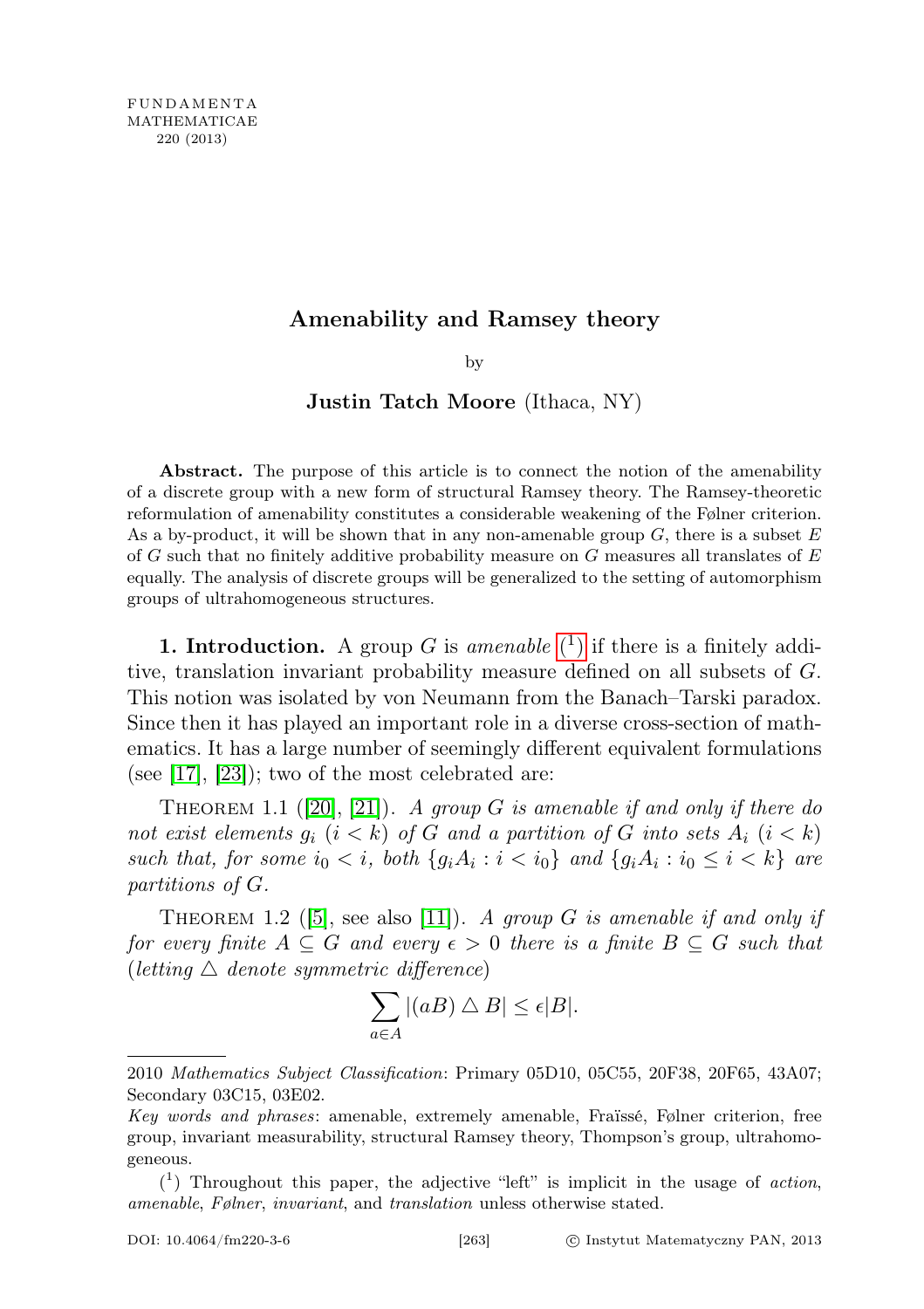The set B which satisfies the conclusion of this theorem is said to be  $\epsilon$ -Følner with respect to A; the assertion that such sets exist for each  $\epsilon > 0$ is known as the Følner criterion.

One of the main results of the present article is to formulate a weaker criterion for amenability than the Følner criterion. If A is a set, let  $Pr(A)$ denote the collection of all finitely additive probability measures on A. If G is a group, then the operation on G is extended to  $\ell^1(G)$  affinely:

$$
\mu\nu(A) = \sum_{xy \in A} \mu(\{x\})\nu(\{y\}).
$$

(Here and throughout we identify G with both a subset of  $\ell^1(G)$  and a subset of  $Pr(G)$  by regarding its elements as point masses.) Observe that  $g\nu(E) = \nu(g^{-1}E).$ 

If A and B are finite subsets of G and  $\epsilon > 0$ , then B is  $\epsilon$ -Ramsey with respect to A if whenever  $E \subseteq B$ , there is a  $\nu$  in  $Pr(B)$  such that

•  $Pr(A)\nu \subseteq Pr(B)$  and

•  $|\mu\nu(E) - \mu'\nu(E)| \leq \epsilon$  for all  $\mu$  and  $\mu'$  in Pr(A).

The definition is unchanged if E is allowed to be an arbitrary subset of  $G$  (in particular, if B is  $\epsilon$ -Ramsey with respect to A, then so is any finite superset of  $B$ ). Also, one obtains an equivalent statement if  $\mu$  ranges over the elements of A—these are the extreme points of  $Pr(A)$ . Observe that if  $\nu$  is a finitely supported probability measure on G, then  $Pr(A)\nu$  can be regarded as a copy of  $Pr(A)$ . Thus B is  $\epsilon$ -Ramsey with respect to A if whenever we induce an affine coloring of  $Pr(B)$  by assigning the values 0 and 1 to the elements of B, there is a copy of  $Pr(A)$  on which the coloring is  $\epsilon$ -monochromatic.

<span id="page-1-4"></span>THEOREM 1.3. Let  $G$  be a group. The following are equivalent:

- <span id="page-1-0"></span>(1) For every  $E \subseteq G$  and every finite  $A \subseteq G$ , there is a  $\mu$  in  $Pr(G)$  such that  $\mu(qE) = \mu(E)$  for all q in A.
- <span id="page-1-2"></span>(2) For every finite  $A \subseteq G$ , there is a finite B which is 1/2-Ramsey with respect to A.
- <span id="page-1-3"></span>(3) For every finite  $A \subseteq G$ , there is a finite B which is 0-Ramsey with respect to A.
- <span id="page-1-1"></span>(4) G is amenable.

The equivalence of [\(1\)](#page-1-0) and [\(4\)](#page-1-1) was unexpected and while they are purely global statements about  $G$  involving its typically infinite subsets, the proof crucially employs the finitary interpolation provided by [\(2\)](#page-1-2). Also notice that the only examples of 0-Følner sets are the trivial ones: a finite group is a 0-Følner set in itself. Thus [\(3\)](#page-1-3) represents a new phenomenon for which the Følner criterion provides no analog. The proof of Theorem [1.3](#page-1-4) will also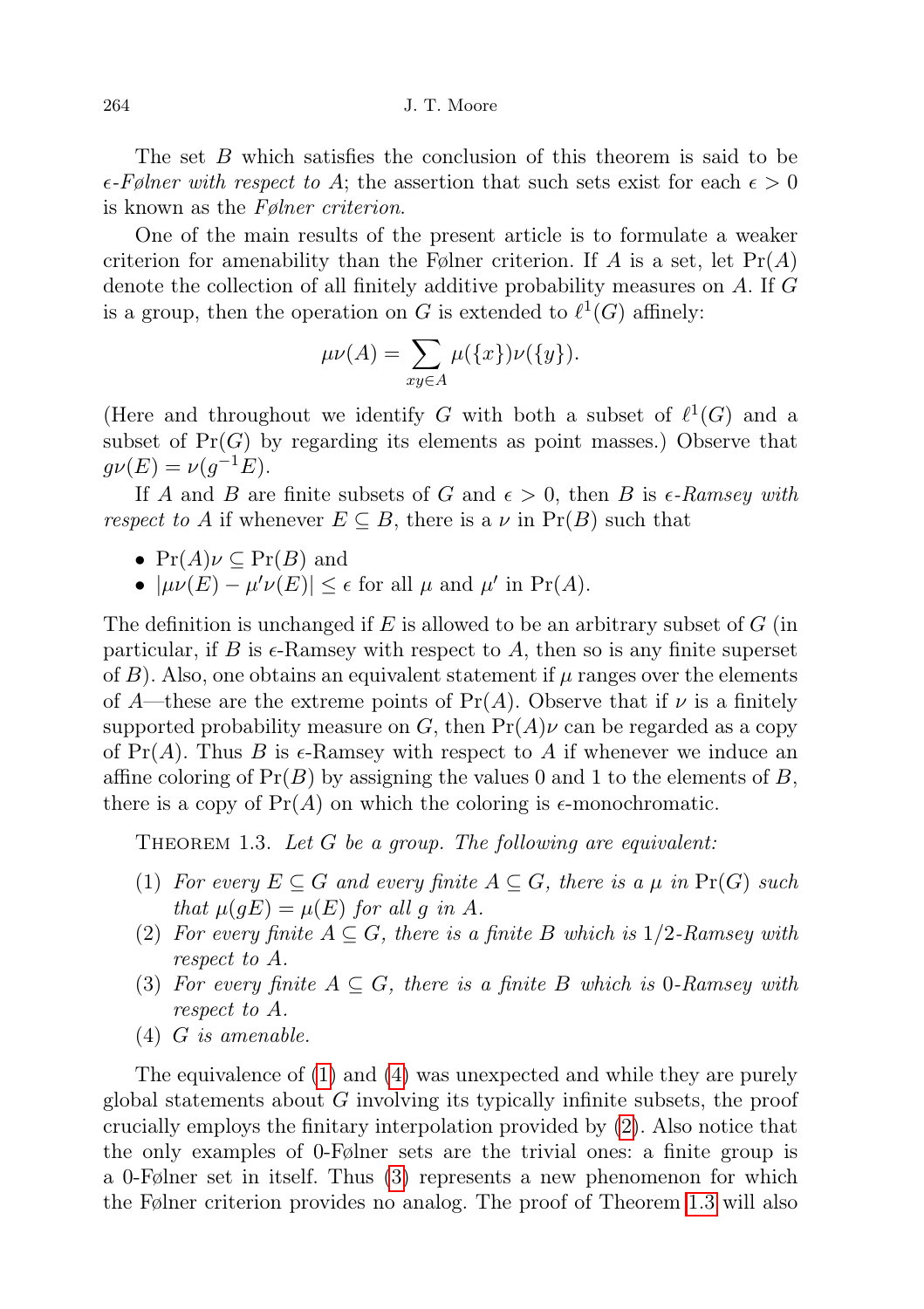provide a quantitative relationship between  $\epsilon$ -Ramsey sets and  $\epsilon$ -Følner sets; this is the content of Section [4.](#page-8-0)

Let us say that a subset  $E$  of a group  $G$  is *invariantly measurable* if there is a  $\mu$  in Pr(G) such that  $\mu(gE) = \mu(E)$  for all g in G. By the above theorem, a group is amenable exactly when all of its subsets are invariantly measurable. That the invariant measurability of sets can be witnessed by a single measure turns out not to be a phenomenon present in arbitrary groups.

<span id="page-2-0"></span>THEOREM 1.4. There are two invariantly measurable subsets of  $\mathbb{F}_2$  which cannot be simultaneously measured invariantly.

Theorem [1.3](#page-1-4) tells us that if a group  $G$  is not amenable, then there is a single set  $E \subseteq G$  which cannot be measured invariantly. It is natural to ask to what extent  $E$  can be specified by a finite amount of information. Let  $A$ be a fixed finite subset of G. If  $E \subseteq G$ , define

$$
\mathscr{X}_E^A = \{ Eg^{-1} \cap A : g \in G\}.
$$

(When A is clear from the context, the superscript will be suppressed.) Thus if A is a ball about the identity,  $Eg^{-1} \cap A$  is a "picture" of E centered at g where the scope of the image is specified by A. The set  $\mathscr{X}_E$  is then the collection of all such pictures of  $E$  taken from different vantage points in  $G$ . If  $\mathscr Y$  is a collection of subsets of A, then we say that  $\mathscr Y$  is realized in G if  $\mathscr{Y} = \mathscr{X}_E$  for some  $E \subseteq G$ .

A collection  $\mathscr Y$  of subsets of a finite set A is  $\epsilon$ -balanced if there is a probability measure  $\mu$  on  $\mathscr Y$  such that

$$
|\mu({Y \in \mathscr{Y} : a \in Y}) - \mu({Y \in \mathscr{Y} : b \in Y})| \le \epsilon
$$

whenever  $a$  and  $b$  are in  $A$ . Balanced will be taken to mean 0-balanced. It follows from the Hahn–Banach separation theorem that a collection  $\mathscr Y$  is unbalanced if and only if there is an  $f : A \to \mathbb{R}$  such that  $\sum_{a \in A} f(a) = 0$ and for every Y in  $\mathscr{Y}, \sum_{a \in Y} f(a) > 0$ .

We will prove the following analog of Theorem 4.2 of [\[1\]](#page-17-6).

<span id="page-2-1"></span>THEOREM 1.5. For a group  $G$ , the following are equivalent:

- <span id="page-2-2"></span>(1) G is non-amenable.
- <span id="page-2-3"></span>(2) There is a finite  $A \subseteq G$  and an unbalanced collection  $\mathscr Y$  of subsets of A which is realized in G.
- <span id="page-2-4"></span>(3) There is a finite  $A \subseteq G$  for which there is no finite B which is 0-Ramsey with respect to A.

Thus in order to establish the non-amenability of a group, it is sufficient to realize a subcollection of

$$
\mathscr{Y}_f = \left\{ Y \subseteq A : \sum_{a \in Y} f(a) > 0 \right\}
$$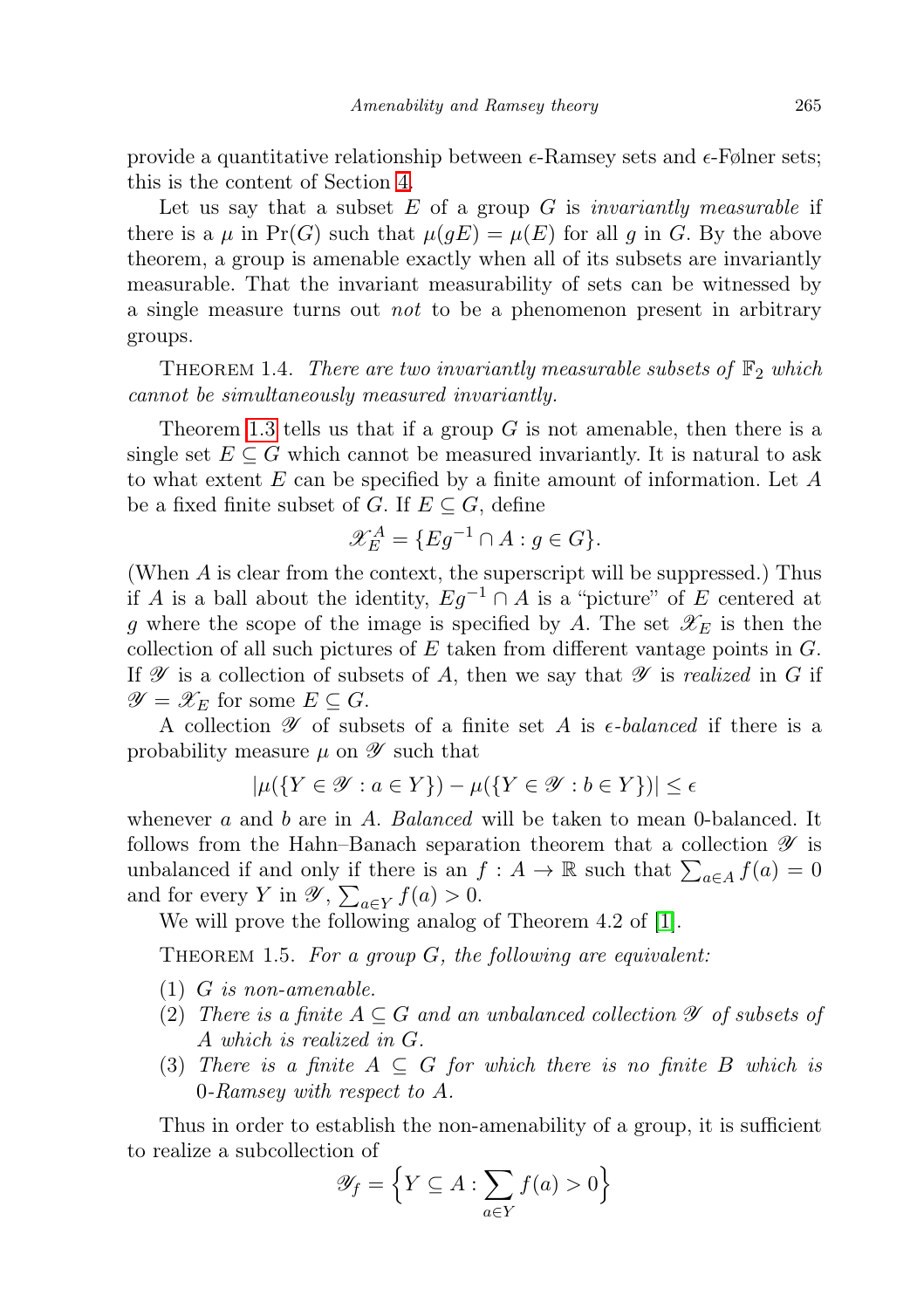for some  $f: A \to \mathbb{R}$  such that  $\sum_{a \in A} f(a) = 0$ . Balanced sets have been studied in game theory (e.g. [\[18\]](#page-17-7)), although the focus has been on minimal balanced collections rather than the maximal unbalanced collections, which are most relevant to the present discussion.

The above theorems concern the amenability of discrete groups. The amenability of a topological group G can be formulated as follows: whenever G acts continuously on a compact space  $K$ ,  $K$  supports an Borel probability measure which is preserved by the action of  $G$ . A strengthening of amenability in this context is that of extreme amenability: every continuous action of G on a compact space has a fixed point. In [\[9\]](#page-17-8), Kechris, Pestov, and Todorcevic discovered a very general correspondence which equates the extreme amenability of the automorphism group of an ordered Fraïssé structure with the Ramsey property of its finite substructures.

THEOREM 1.6 ([\[9\]](#page-17-8)). Let G be a closed subgroup of  $S_{\infty}$ . The following are equivalent:

- (1) G is extremely amenable.
- (2)  $G = \text{Aut}(\mathfrak{G})$  where  $\mathfrak{G}$  is a Fraïssé structure with an order relation and the finite substructures of  $\mathfrak{G}$  have the Ramsey property.

At the time of [\[9\]](#page-17-8), it was unclear whether there was an analogous connection between amenability and Ramsey theory. In Section [7](#page-12-0) it will be shown that such an analog does exist.

The notation will be mostly standard. Following a set-theoretic convention, I will sometimes abbreviate  $\{0, \ldots, k-1\}$  to k. The set of natural numbers is taken to include 0 and all counting will begin at 0. The letters  $i, j, k, l, m, n$  will be used to denote natural numbers unless otherwise stated. If  $H \subseteq G$ , then we will identify  $Pr(H)$  with the set of those  $\mu$  in  $Pr(G)$  such that  $\mu(H) = 1$ .

2. A Ramsey-theoretic criterion for amenability. In this section we will prove most of Theorem [1.3,](#page-1-4) deferring the equivalence of amenability with [\(3\)](#page-1-3) to the next section. Before we begin, it will be necessary to extend the evaluation map  $(\nu, E) \mapsto \nu(E)$  to a bilinear map on  $Pr(G) \times \ell^{\infty}(G)$  by integration. We will only need this for finitely supported  $\nu$ , in which case

$$
\nu(f) = \sum_{g \in B} \nu(\{g\}) f(g).
$$

We will define  $f(\nu) = \nu(f)$ . Observe that the map  $(\nu, f) \mapsto \nu(f)$  is bilinear.

When proving the theorem, it will be natural to further divide the task as follows.

<span id="page-3-0"></span>THEOREM 2.1. Let G be a group and  $H \subseteq G$  be closed under products and contain the identity of G. The following are equivalent: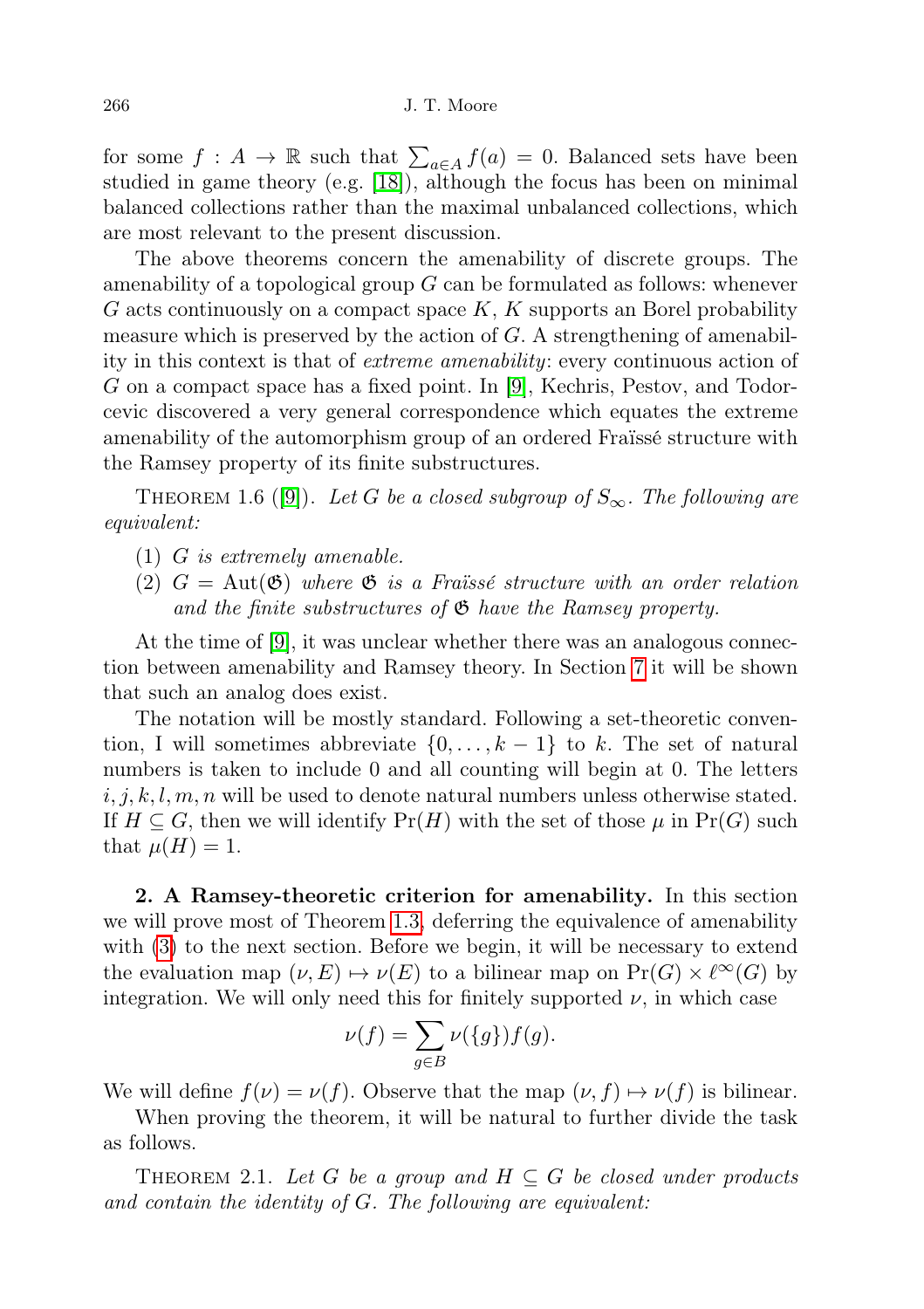- <span id="page-4-1"></span>(1) For every  $E \subseteq G$  and every finite  $A \subseteq H$ , there is a  $\mu$  in  $Pr(H)$  such that  $\mu(g^{-1}E) = \mu(E)$  for every  $g \in A$ .
- <span id="page-4-2"></span>(2) For every finite  $A \subseteq H$ , there is a finite  $B \subseteq H$  such that B is 1/2-Ramsey with respect to A.
- <span id="page-4-3"></span>(3) There is a positive  $q < 1$  such that for every finite  $A \subseteq H$ , there is a finite  $B \subseteq H$  such that if  $f : B \to [0,1]$ , then there is a  $\nu$  in  $Pr(B)$ such that for all  $g, g' \in A$ ,  $g\nu$  is in  $Pr(B)$  and

$$
|g\nu(f) - g'\nu(f)| \le q.
$$

<span id="page-4-4"></span>(4) For every finite  $A \subseteq H$  and  $\epsilon > 0$ , there is a finite  $B \subseteq H$  such that if  $f : B \to [0,1]$ , then there is a  $\nu$  in  $Pr(B)$  such that for all  $g, g' \in A$ ,  $g\nu$  is in  $Pr(B)$  and

$$
|g\nu(f) - g'\nu(f)| < \epsilon.
$$

<span id="page-4-0"></span>(5) There is a  $\mu \in Pr(H)$  such that for every  $E \subseteq G$ ,  $\mu(g^{-1}E) = \mu(E)$ whenever g is in H.

REMARK 2.2. The above generality allows  $H$  to be the positive elements of the group with respect to some generating set. This will be useful below when reformulating the amenability problem for Thompson's group  $F$ .

*Proof of Theorem 2.1.* Observe that trivially  $(5) \Rightarrow (1)$  $(5) \Rightarrow (1)$  $(5) \Rightarrow (1)$ . It is therefore sufficient to prove  $(1) \Rightarrow (2) \Rightarrow (3) \Rightarrow (4) \Rightarrow (5)$  $(1) \Rightarrow (2) \Rightarrow (3) \Rightarrow (4) \Rightarrow (5)$  $(1) \Rightarrow (2) \Rightarrow (3) \Rightarrow (4) \Rightarrow (5)$  $(1) \Rightarrow (2) \Rightarrow (3) \Rightarrow (4) \Rightarrow (5)$  $(1) \Rightarrow (2) \Rightarrow (3) \Rightarrow (4) \Rightarrow (5)$  $(1) \Rightarrow (2) \Rightarrow (3) \Rightarrow (4) \Rightarrow (5)$  $(1) \Rightarrow (2) \Rightarrow (3) \Rightarrow (4) \Rightarrow (5)$  $(1) \Rightarrow (2) \Rightarrow (3) \Rightarrow (4) \Rightarrow (5)$  $(1) \Rightarrow (2) \Rightarrow (3) \Rightarrow (4) \Rightarrow (5)$ .

 $(1) \Rightarrow (2)$  $(1) \Rightarrow (2)$  $(1) \Rightarrow (2)$ : Suppose that  $(2)$  is false for some finite  $A ⊂ H$ . I claim there is a set  $E \subseteq H$  such that for every  $\mu \in \Pr(H)$ , there are  $g, h \in A$  such that  $|\mu(g^{-1}E) - \mu(h^{-1}E)| > 1/2$ , a condition which implies the failure of [\(1\)](#page-4-1). By replacing  $G$  by a subgroup if necessary, we may assume that  $G$  is generated by A and in particular that G is countable. Let  $B_n$   $(n < \infty)$  be an increasing sequence of finite sets covering  $H$ . Define  $T_n$  to be the collection of all pairs  $(n, E)$  where E is a subset of  $B_n$  which witness that  $B_n$  is not 1/2-Ramsey with respect to A. Let  $T = \bigcup_n T_n$  and if  $(n, E)$  and  $(n', E')$  are in T, define  $(n, E) <_T (n', E')$  if  $n < n'$  and  $E = E' \cap B_n$ . Observe that if  $(n', E')$  is in  $T_{n'}$  and  $n < n'$ , then  $(n, E' \cap B_n)$  is in  $T_n$ . Thus  $(T, \leq_T)$  is an infinite finitely branching tree and hence there is an  $E \subseteq H$  such that  $(n, E \cap B_n)$  is in  $T_n$ for each *n*. If there were a measure  $\nu$  such that  $|\nu(g^{-1}E) - \nu(h^{-1}E)| < 1/2$ for all  $g, h \in A$ , there would exist such a  $\nu$  which has a finite support S. But this would be a contradiction since then  $S \cup (A \cdot S)$  would be contained in some  $B_n$  and would witness that  $(n, E \cap B_n)$  was not in  $T_n$ .

 $(2) \Rightarrow (3)$  $(2) \Rightarrow (3)$  $(2) \Rightarrow (3)$ : Let  $A ⊆ H$  be a given finite set and let  $B ⊆ H$  be finite and  $1/2$ -Ramsey with respect to A. It suffices to prove that B satisfies the conclusion of [\(3\)](#page-4-3) with  $q = 3/4$ . Let  $f : B \rightarrow [0, 1]$  be given and define  $E = \{b \in B : f(b) \ge 1/2\}$ . By assumption, there is a  $\nu$  in  $Pr(B)$  such that  $Pr(A)\nu \subseteq Pr(B)$  and for all  $g, g' \in A$ ,  $|g\nu(E) - g'\nu(E)| \leq 1/2$ . Also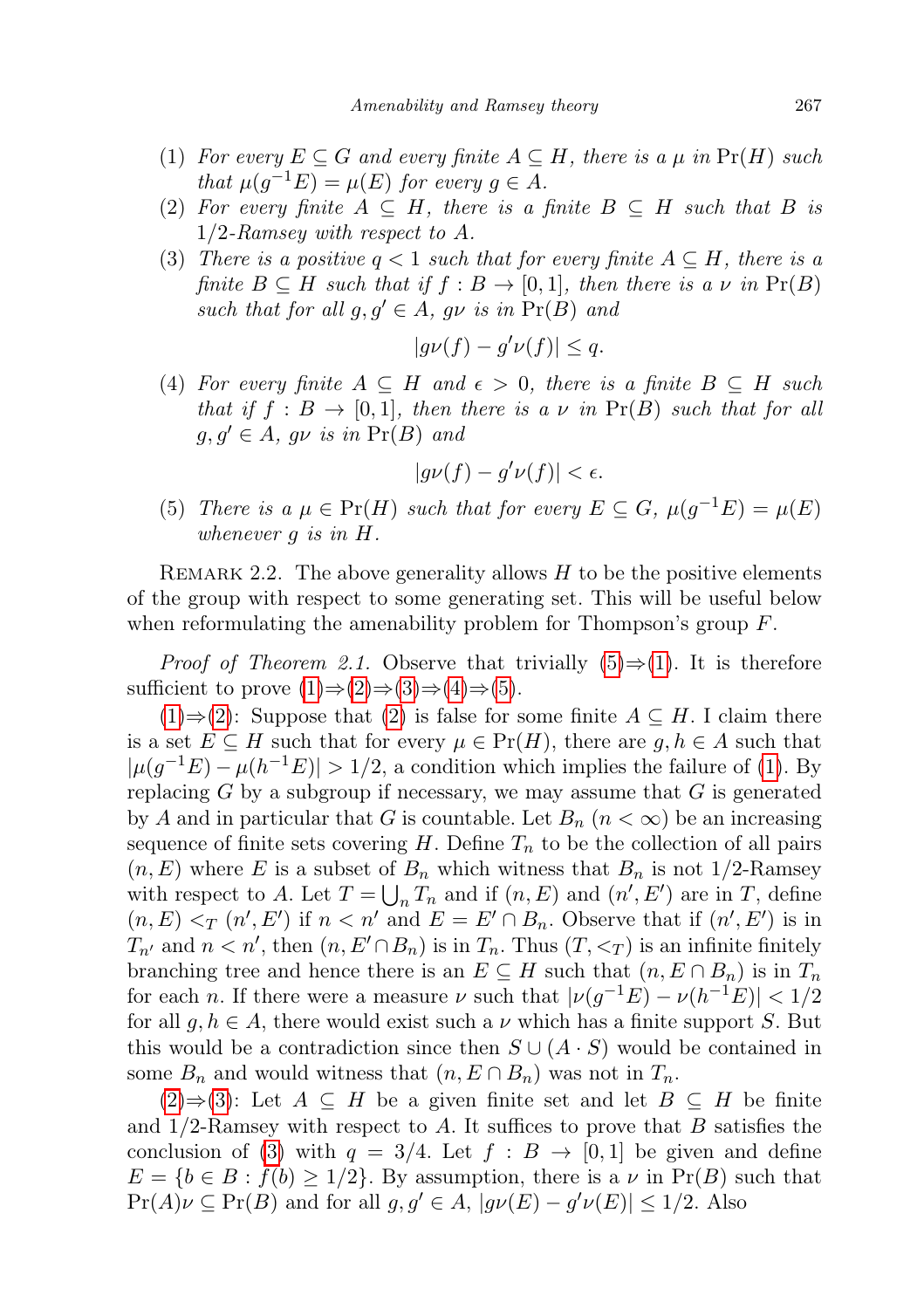$$
0 \le \min\bigl(g\nu\bigl(f - \frac{1}{2}\chi_E\bigr), g'\nu\bigl(f - \frac{1}{2}\chi_E\bigr)\bigr)
$$

and

$$
\max(g\nu(f - \frac{1}{2}\chi_E), g'\nu(f - \frac{1}{2}\chi_E)) \le 1/2.
$$

Notice that if  $0 \le a, b \le 1/2$ , then  $|a - b| \le 1/2$ . Therefore for all  $g, g' \in A$ ,

$$
|g\nu(f) - g'\nu(f)| = \left| \frac{1}{2} (g\nu(E) - g'\nu(E)) + g\nu(f - \frac{1}{2}\chi_E) - g'\nu(f - \frac{1}{2}\chi_E) \right|
$$
  
\n
$$
\leq \frac{1}{2} |g\nu(E) - g'\nu(E)| + |g\nu(f - \frac{1}{2}\chi_E) - g'\nu(f - \frac{1}{2}\chi_E)|
$$
  
\n
$$
\leq 1/4 + 1/2.
$$

[\(3\)](#page-4-3)⇒[\(4\)](#page-4-4): Let  $A \subseteq H$  and  $\epsilon > 0$  be given. Let n be such that  $q^n < \epsilon$  and construct a sequence  $B_i$   $(i \leq n)$  such that, setting  $B_0 = A$ ,  $B_{i+1}$  satisfies the conclusion of [\(3\)](#page-4-3) with respect to  $B_i$ . Construct  $\nu_i$   $(i < n)$  by downward recursion such that  $Pr(B_i)\nu_i \subseteq Pr(B_{i+1})$  and for all  $g, g' \in B_i$ ,

$$
|g\nu_i\cdots\nu_{n-1}(f)-g'\nu_i\cdots\nu_{n-1}(f)|\leq q^{n-i}.
$$

This is achieved by applying [\(3\)](#page-4-3) to the function  $f_i$  defined on  $B_{i+1}$  by

$$
f_{n-1} = f, \quad f_i(g) = (1/q)^{n-i-1} \Big( g \nu_{i+1} \cdots \nu_{n-1}(f) - \min_{g' \in B_{i+1}} g' \nu_{i+1} \cdots \nu_{n-1}(f) \Big)
$$

if  $i < n-1$ . Our inductive hypothesis implies that the range of  $f_i$  is contained within [0, 1]. Therefore there is a  $\nu_i$  such that  $Pr(B_i)\nu_i \subseteq Pr(B_{i+1})$  and

$$
|g\nu_i(f_i) - g'\nu_i(f_i)| \le q
$$

for every  $g, g' \in B_i$  and thus

$$
(1/q)^{n-i-1}|g\nu_i \cdots \nu_{n-1}(f) - g'\nu_i \cdots \nu_{n-1}(f)|
$$
  
=  $(1/q)^{n-i-1}|f(g\nu_i \cdots \nu_{n-1}) - f(g\nu_i \cdots \nu_{n-1})|$   
=  $|f_i(g\nu_i) - f_i(g'\nu_i)| = |g\nu_i(f_i) - g'\nu_i(f_i)| \le q$ .

Multiplying both sides of the inequality by  $q^{n-i-1}$ , we see that  $\nu_i$  satisfies the desired inequality. This completes the recursion. If  $\nu = \nu_0 \cdots \nu_{n-1}$ , then for all  $g, g'$  in  $A = B_0$  we have

$$
|g\nu(f) - g'\nu(f)| \le q^n < \epsilon.
$$

 $(4) \Rightarrow (5)$  $(4) \Rightarrow (5)$  $(4) \Rightarrow (5)$ : Observe that, by compactness, it is sufficient to prove that for every  $\epsilon > 0$ , every finite list  $E_i$   $(i < n)$  of subsets of H, and  $g_i$   $(i < n)$  in H, there is a finitely supported  $\mu \in Pr(H)$  such that for all  $i < n$ ,

$$
|\mu(g_i^{-1}E_i) - \mu(E_i)| < \epsilon.
$$

Set  $B_0 = \{e_G\} \cup \{g_i : i < n\}$  and construct a sequence  $B_i$   $(i \leq n)$  such that  $B_{i+1}$  satisfies [\(4\)](#page-4-4) with  $B_i$  in place of A and  $\epsilon/2$  in place of  $\epsilon$ . Inductively construct  $\nu_i$  ( $i < n$ ) by downward recursion on i. If  $\nu_j$  ( $i < j < n$ ) has been constructed, let  $\nu_i \in Pr(B_{i+1})$  be such that  $Pr(B_i)\nu_i \subseteq Pr(B_{i+1})$  and

$$
|\mu\nu_i\cdots\nu_{n-1}(E_i) - \mu'\nu_i\cdots\nu_{n-1}(E_i)| < \epsilon/2
$$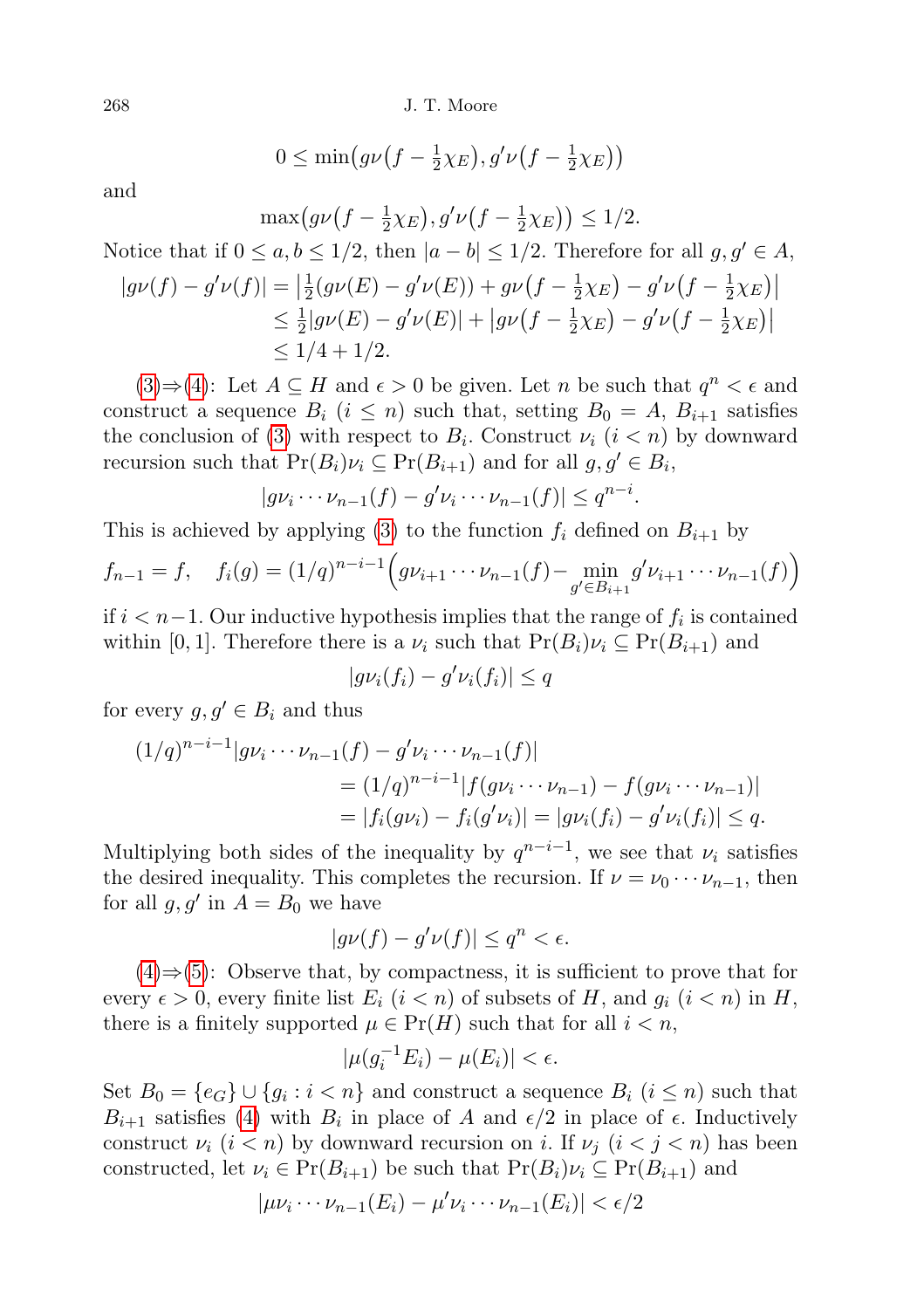for all  $\mu, \mu' \in Pr(B_i)$ . Set  $\mu = \nu_0 \cdots \nu_{n-1}$ . If  $i < n$ , then since  $\nu_0 \cdots \nu_{i-1}$  and  $g_i^{-1} \nu_0 \cdots \nu_{i-1}$  are in  $Pr(B_i)$ ,

 $|g_i\mu(E_i) - \nu_i \cdots \nu_{n-1}(E_i)| < \epsilon/2, \quad |\mu(E_i) - \nu_i \cdots \nu_{n-1}(E_i)| < \epsilon/2$ and therefore  $|\mu(g_i^{-1}E_i) - \mu(E_i)| < \epsilon$ .

I will finish this section with the following basic example, which shows that existence of 0-Ramsey sets for  $\mathbb Z$  is just the well known pigeon hole principle. Suppose that  $A \subseteq \mathbb{Z}$  is finite; without loss of generality,  $A =$  $\{0, \ldots, m-1\}$ . Let  $B = \{1, \ldots, 2^m + m + 1\}$  and suppose that  $E \subseteq B$ . Notice that  $\{A \cap (E - i) : i \in \mathbb{Z}\}\$  has at most  $2^m$  elements and therefore there are  $1 \leq i < j \leq 2^m + 1$  such that for all  $0 \leq k < m, k + i$  is in E if and only if  $k + j$  is in E. Let  $\nu$  be the uniform measure on the interval  $\{i, \ldots, j-1\}$ . By our choice of i and j,

$$
|E \cap \{i, \ldots, j-1\}| = |E \cap \{i+k, \ldots, j-1+k\}|
$$

and thus  $\nu(E) = \nu(E - k)$  for all  $0 \leq k < m$ .

3. The amenability problem for Thompson's group  $F$ . Perhaps the best known problem concerning the amenability of a specific group asks whether Richard Thompson's group  $F$  is amenable. In this section I will discuss how this problem reduces to a natural finite Ramsey-theoretic statement. I will only briefly review the terminology and basic facts about Thompson's group; the reader is referred to [\[2\]](#page-17-9) and [\[10\]](#page-17-10) for further background and justification for some of the statements made below.

Thompson's group F is the group with generators  $x_i$   $(i < \infty)$  satisfying the relations  $x_i^{-1}x_nx_i = x_{n+1}$  whenever  $i < n$ . The positive elements of F are the products of these generators. It is easy to see that  $x_0$  and  $x_1$  already generate the group and it is straightforward to show that every element of F can be written as a fraction of positive elements. Thus by Ore's theorem (see  $[17]$ , F is amenable if and only if its (left) action on its positive elements is amenable.

The action of F on its positive elements can be described as follows. Let  $(\mathbb{T}, \hat{\ })$  denote the free binary system on one generator. The elements of  $\mathbb{T}$ are just formal sums—with associating parentheses—of some number of 1's. They can naturally be thought of as rooted ordered binary trees in the sense of [\[2\]](#page-17-9). The following partial action of F on  $\mathbb T$ 

$$
x_0 \cdot ((A^\cap B)^\cap C) = A^\cap (B^\cap C),
$$
  

$$
x_1 \cdot (S^\cap ((A^\cap B)^\cap C)) = S^\cap (A^\cap (B^\cap C))
$$

is equivalent to the partial action of  $F$  on its positive elements (see [\[10\]](#page-17-10)).

By unraveling the definitions, one can reformulate the amenability of  $F$ in the following way. Let  $\mathbb{T}_n$  denote those elements of  $\mathbb{T}$  with n leafs and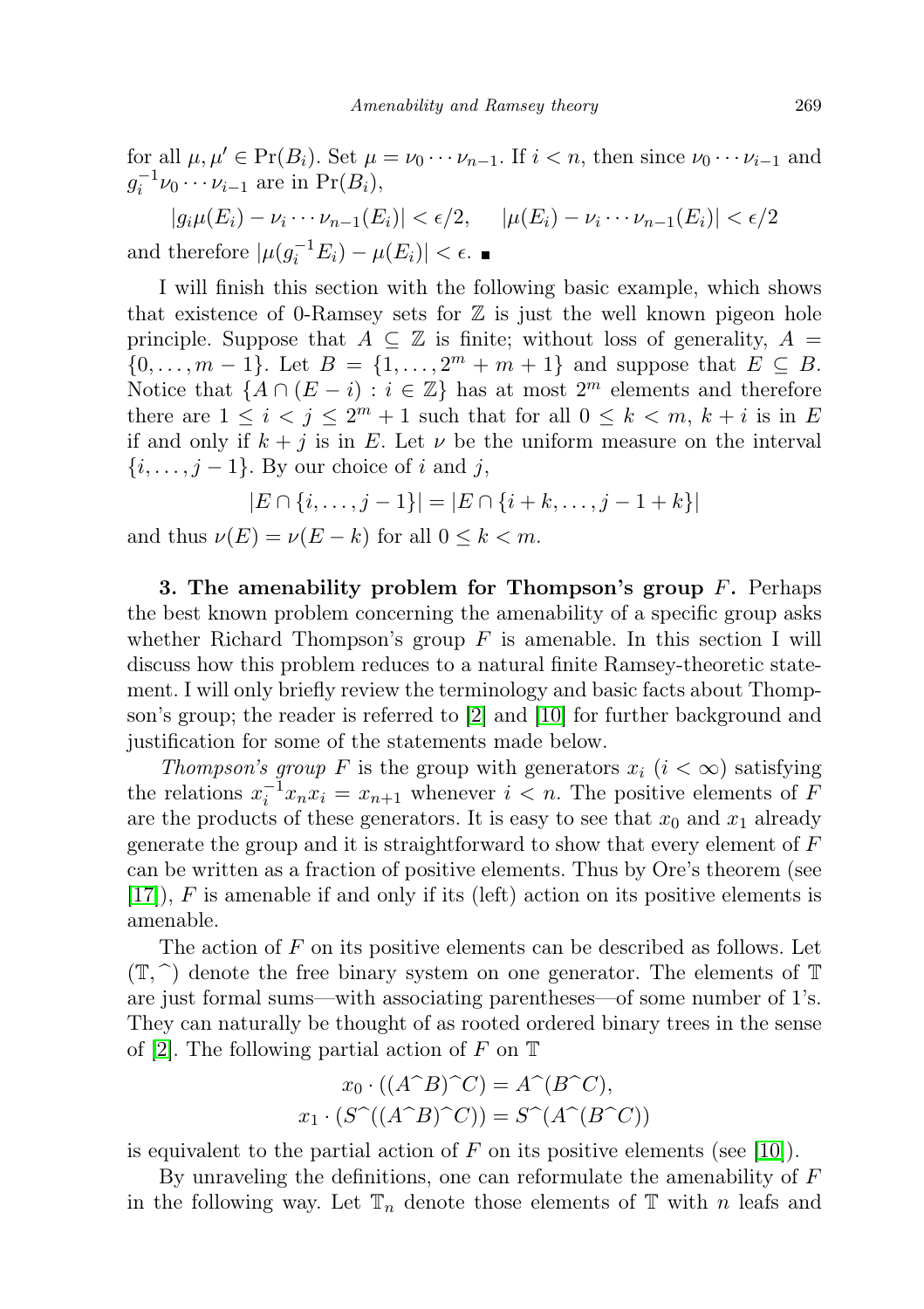let  $\mathbb{A}_n$  denote the set of probability measures on  $\mathbb{T}_n$ . A copy of  $\mathbb{T}_m$  in  $\mathbb{T}_n$ is a collection of the form  $\{T(U_1, \ldots, U_m) : T \in \mathbb{T}_m\}$  where  $U_i$   $(1 \leq i$  $\leq$  m) is an ordered sequence of elements of  $\mathbb T$  with a total of n leafs. Here  $T(U_1, \ldots, U_m)$  denotes the result of substituting  $U_i$  for the *i*th occurrence of the generator in T. A copy of  $\mathbb{T}_m$  in  $\mathbb{A}_n$  is a convex combination of copies of  $\mathbb{T}_m$  in  $\mathbb{T}_n$  (formally we take a convex combination of maps of the form  $T \mapsto T(U_1, \ldots, U_m)$  to obtain a map from  $\mathbb{T}_m$  into  $\mathbb{A}_n$  and then collect the range of this map).

<span id="page-7-0"></span>THEOREM 3.1. The following are equivalent:

- (1) Thompson's group  $F$  is amenable.
- (2) For every m there is an n such that if  $f : \mathbb{T}_n \to \{0,1\}$ , then there is a copy of  $\mathbb{T}_m$  in  $\mathbb{A}_n$  on which f is constant.

In order to see the relationship to Ramsey's theorem, observe that Ramsey's theorem can be formulated in the following way. If  $n$  and  $k$  are natural numbers, let  $n^{[k]}$  denote all partitions of  $\{1, \ldots, n+1\}$  into  $k+1$  intervals. Notice that there are canonical bijections between this set and the k-element subsets of  $\{1, \ldots, n\}$  and also with sequences of natural numbers of length  $k+1$  which add to  $n+1$ . If  $m \geq k$  and X is in  $n^{[m]}$ , let  $X^{[k]}$  denote all elements of  $n^{[k]}$  which are refined by X. In this language, Ramsey's theorem asserts that for every m and k there is an n such that if  $n^{[k]}$  is colored red and blue, there is an X in  $n^{[m]}$  such that  $X^{[k]}$  is monochromatic.

Let  $n^{[[k]]}$  denote all families X of intervals in  $\{1, \ldots, n+1\}$  such that:

- the  $\subseteq$ -minimal elements of X are the singletons of  $\{1, \ldots, n+1\}$  and the  $\subseteq$ -maximal elements of X form an element of  $n^{[k]}$ ,
- any element of  $X$  with more than one element is the union of two other elements of  $X$ ,
- if  $x, y$  are in X, then  $x \subseteq y, y \subseteq x$ , or  $x \cap y = \emptyset$ .

Thus an element of  $n^{[[k]]}$  is the result of starting with  $\{\{1\},\ldots,\{n+1\}\}\$  and iteratively joining consecutive pairs of intervals until one obtains a partition of  $\{1, \ldots, n+1\}$  into  $k+1$  intervals. There is a canonical correspondence between  $n^{[[k]]}$  and sequences from  $\mathbb T$  of length  $k+1$  where the total number of leaves is  $n + 1$ .

The amenability of Thompson's group is now the statement that for every m and k there is an n such that if  $n^{[[k]]}$  is colored with red and blue, there is a probability measure  $E$  on  $n^{[[m]]}$  such that  $E^{[[k]]}$  is monochromatic. (As above,  $\mathcal{Z}$  is regarded as a formal convex combination of elements X of  $n^{[[m]]}$ and  $E^{[[k]]}$  consists of the corresponding convex combinations of the elements of the  $X^{[[k]]'}$ s.) Observe that the case  $k = 1$  is the strongest assertion and it is, modulo the definitions, the reformulation given in Theorem [3.1.](#page-7-0)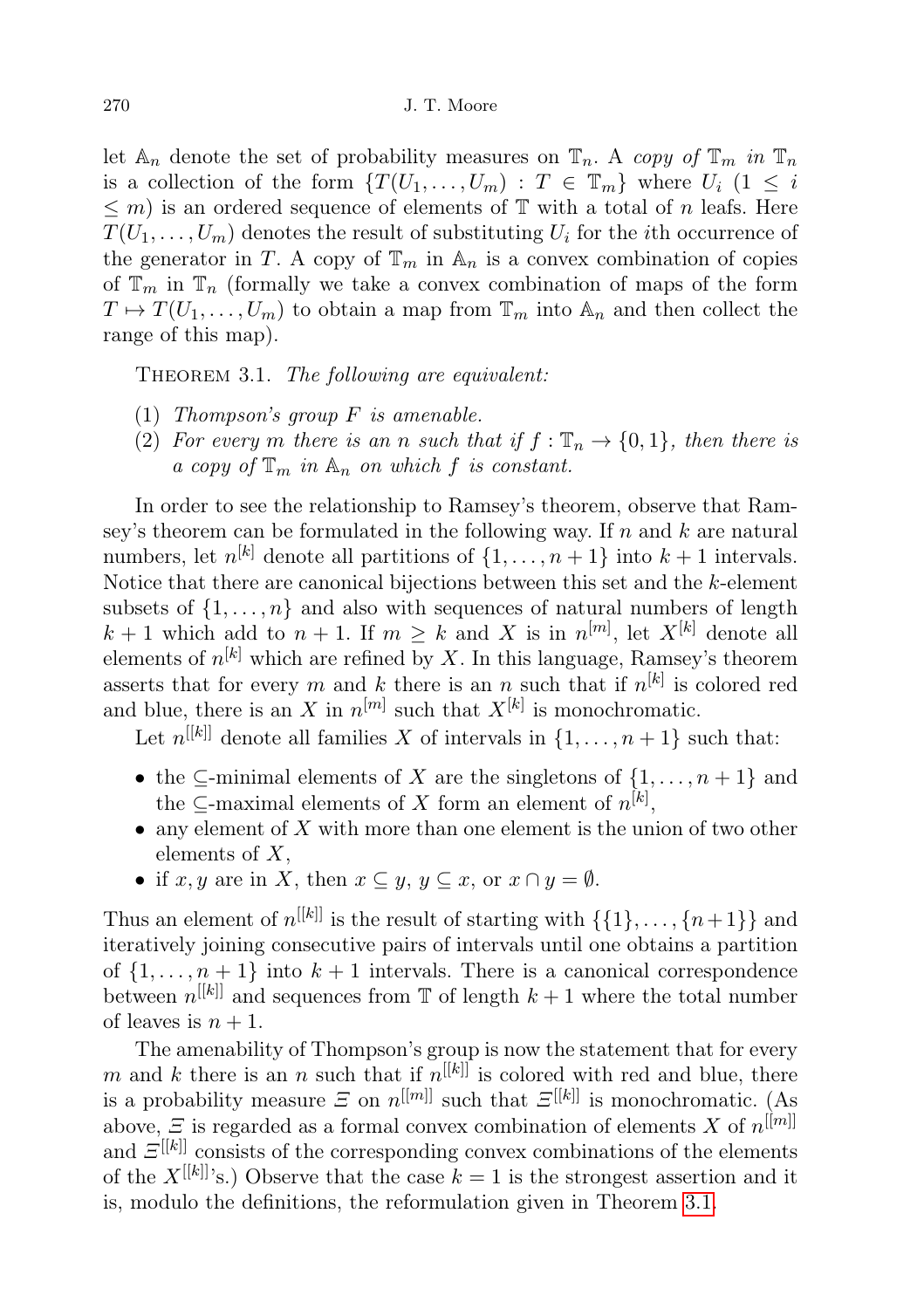<span id="page-8-0"></span>4. Comparing the Ramsey and Følner functions. The purpose of this section is to define the Ramsey function of a finitely generated group with respect to a finite generating set and relate it to the Følner function which has been studied in, e.g.,  $[3], [4], [8]$  $[3], [4], [8]$  $[3], [4], [8]$  $[3], [4], [8]$  $[3], [4], [8]$ . The main result of this section is due to Henry Towsner, answering a question in an early draft of this paper: The Følner function for a given group and generating set can be obtained from the Ramsey function by primitive recursion. It is included with his kind permission.

We will now turn to the definitions of the Følner and Ramsey functions. Let  $G$  be a group with a fixed finite generating set  $S$  (which is not required to be closed under inversion). Let  $B_n$  denote the elements of G whose distance from the identity is at most  $n$  in the word metric. Define the following functions:

- Føl<sub>G,S</sub> $(k)$  is the minimum cardinality of a  $1/k$ -Følner set with respect to the generating set S.
- $F_{G,S}(m, \epsilon)$  is the minimum n such that there is a  $\nu$  in  $Pr(B_n)$  such that  $Pr(B_m)\nu \subseteq Pr(B_n)$  and  $\sum_{g\in B_m} ||g\nu - \nu||_{\ell_1} < \epsilon$ .
- $R_{G,S}(m, \epsilon)$  is the minimum n such that  $B_n$  is  $\epsilon$ -Ramsey with respect to  $B_m$ .
- $R_{G,S}(m, \epsilon, l)$  is the minimum n such that if  $f_i$   $(i < l)$  is a sequence of functions from  $B_n$  into [0, 1], then there is a  $\nu \in Pr(B_n)$  such that  $Pr(B_m)\nu \subseteq Pr(B_n)$  and such that for every  $g, g' \in B_m$  and  $i < l$ ,

$$
|g\nu(f_i)-g'\nu(f_i)|<\epsilon.
$$

Set  $R_{G,S}(m) = R_{G,S}(m, 1/2)$  and  $R_{G,S}(m, \epsilon) = R_{G,S}(m, \epsilon, 1)$ . The definition of  $F_{G,S}$  is formulated so that it is a triviality that  $R_{G,S}(m, k) \leq R_{G,S}(m, k) \leq$  $F_{G,S}(m, k)$  for all m and k. The following relationship holds between  $F_{G,S}$ and  $F\mathcal{O}\mathcal{A}_{G,S}$ :

$$
\mathrm{Føl}_{G,S}(k) \le (2|S|+1)^{F_{G,S}(1,1/k)}.
$$

The reason for this is that the *n*-ball in  $G$  with respect to  $S$  contains at most  $(2|S|+1)^n$  elements and if  $\nu \in \ell^1(G)$  is such that

$$
\sum_{g\in S} \|g\nu-\nu\|_{\ell^1}<\epsilon
$$

then the support of  $\nu$  contains an  $\epsilon$ -Følner set with respect to S [\[11\]](#page-17-5).

The proof of Theorem [2.1](#page-3-0) shows that

$$
\tilde{R}_{G,S}(m,\epsilon) \leq R^p_{G,S}(m)
$$

whenever  $(3/4)^p < \epsilon$  (here  $R_{G,S}^p$  denotes the *p*-fold composition of  $R_{G,S}$ ).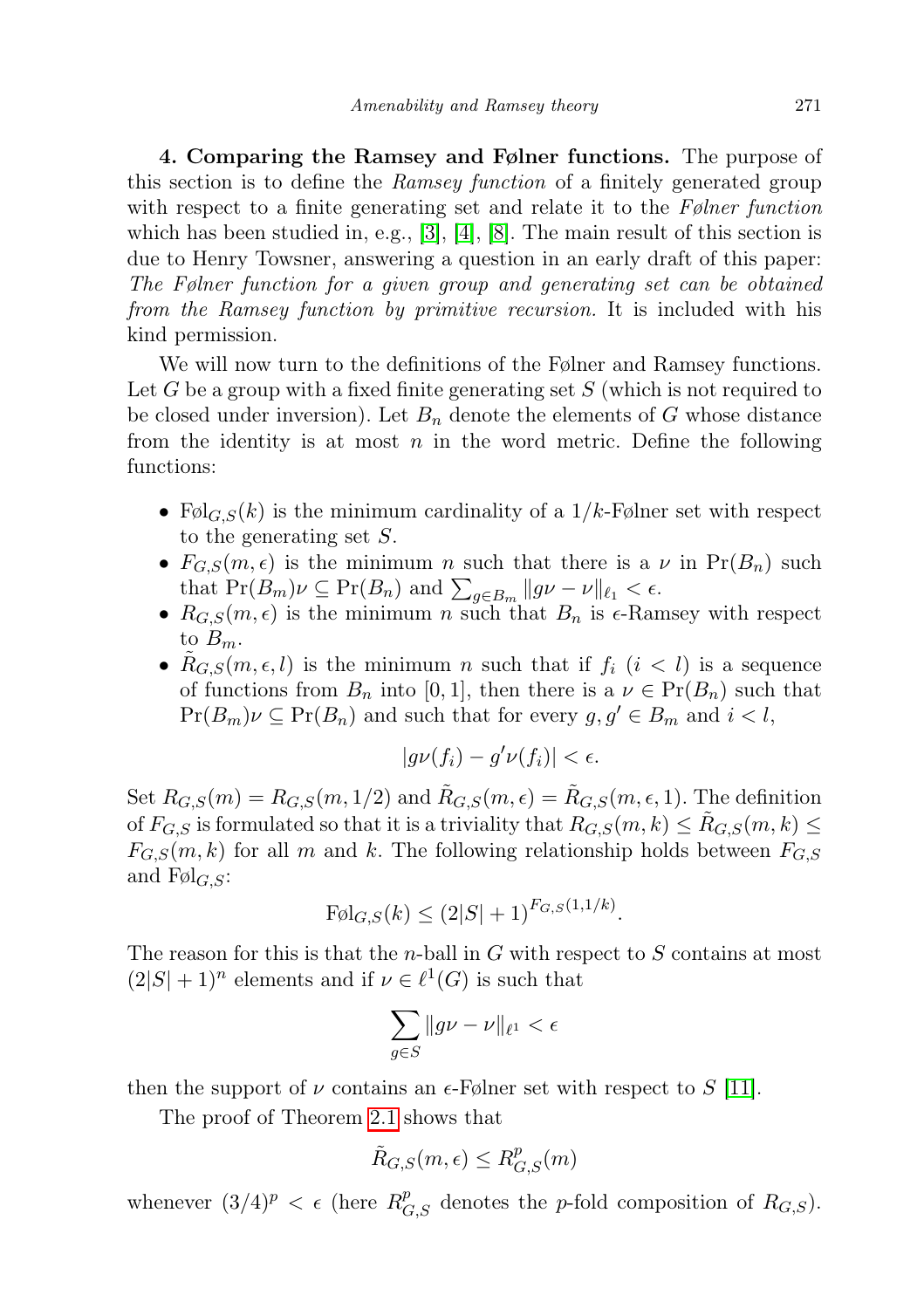Furthermore, it shows that

$$
\tilde{R}_{G,S}(m,\epsilon,l) \leq \tilde{R}_{G,S}(\tilde{R}_{G,S}(m,\epsilon,l-1),\epsilon)
$$
\n
$$
= \tilde{R}_{G,S}(\tilde{R}_{G,S}(\ldots\tilde{R}_{G,S}(m,\epsilon)\ldots,\epsilon),\epsilon) \leq R_{G,S}^{lp}(m)
$$

whenever  $l > 1$ . Finally we have the following proposition.

PROPOSITION 4.1.  $F_{G,S}(m, 2\epsilon|S|) \leq \tilde{R}_{G,S}(m, \epsilon, |S|).$ 

*Proof.* Let 
$$
B = B_n
$$
 where  $n = \tilde{R}_{G,S}(m, \epsilon, |S|)$ . Define  
\n
$$
C = \{ \langle g\nu - \nu : g \in S \rangle : \nu \in \Pr(B) \text{ and } \Pr(S)\nu \subseteq \Pr(B) \},
$$
\n
$$
U = \left\{ \xi \in (\ell^1(B))^S : \sum_{g \in S} ||\xi_g||_{\ell^1} < 2\epsilon|S| \right\}.
$$

Observe that C and U are both convex subsets of  $(\ell^1(B))^S$  with C being compact and U being open. If  $C \cap U$  is non-empty, then there is a  $\nu$  in  $Pr(B)$ such that  $Pr(S)\nu \subseteq Pr(B)$  and

$$
\sum_{g\in S} \|gv - \nu\|_{\ell^1} < 2\epsilon|S|.
$$

In particular, we would have  $F_{G,S}(m, 2\epsilon|S|) \leq n = \tilde{R}_{G,S}(m, \epsilon, |S|).$ 

Now suppose for contradiction that  $C$  and  $U$  are disjoint. By the Hahn– Banach separation theorem (see [\[19,](#page-17-14) 3.4]), there is a linear functional Λ defined on  $(\ell^1(B))^S$  such that, for some  $r \in \mathbb{R}$ ,  $\Lambda \xi \leq r$  if  $\xi \in U$  and  $r \leq \Lambda \xi$ if  $\xi \in C$ . In the present setting, such a functional  $\Lambda$  takes the form

$$
\Lambda \xi = \sum_{g \in S} \xi_g f_g
$$

for some  $\langle f_g : g \in S \rangle \in (\ell^{\infty}(B))^{S}$ . If we give  $(\ell^{1}(B))^{S}$  the norm by identifying it with  $\ell^1(B\times S)$ , then we may assume that  $\Lambda$  has norm 1. Since  $\ell^1(B\times S)^*$  is isometric to  $\ell^{\infty}(B\times S)$ , it follows that  $|f_q(b)| \leq 1$  for all b and g with equality obtained for some  $(b, g) \in B \times S$ . It follows that we may take  $r = \epsilon |S|$ . This is a contradiction, however, since by our choice of  $B = B_n$ , there is a  $\nu$  in  $Pr(B)$  such that  $Pr(S)\nu \subseteq Pr(B)$ , and for all  $g \in S$ ,

$$
|g\nu(f_g)-\nu(f_g)|<2\epsilon
$$

(the factor of 2 is because  $f<sub>g</sub>$  maps into an interval of length 2) and therefore  $\sum_{g \in S} |g\nu(f_g) - \nu(f_g)| < 2\epsilon |S|.$ 

Putting this together, we have the following upper bound on the Følner function in terms of the iterated Ramsey function.

THEOREM 4.2.  $F \otimes I_{G,S}(k) \leq (2s+1)^{R^{ps}(1)}$  whenever  $(3/4)^p < 1/(2ks)$ where  $s = |S|$ .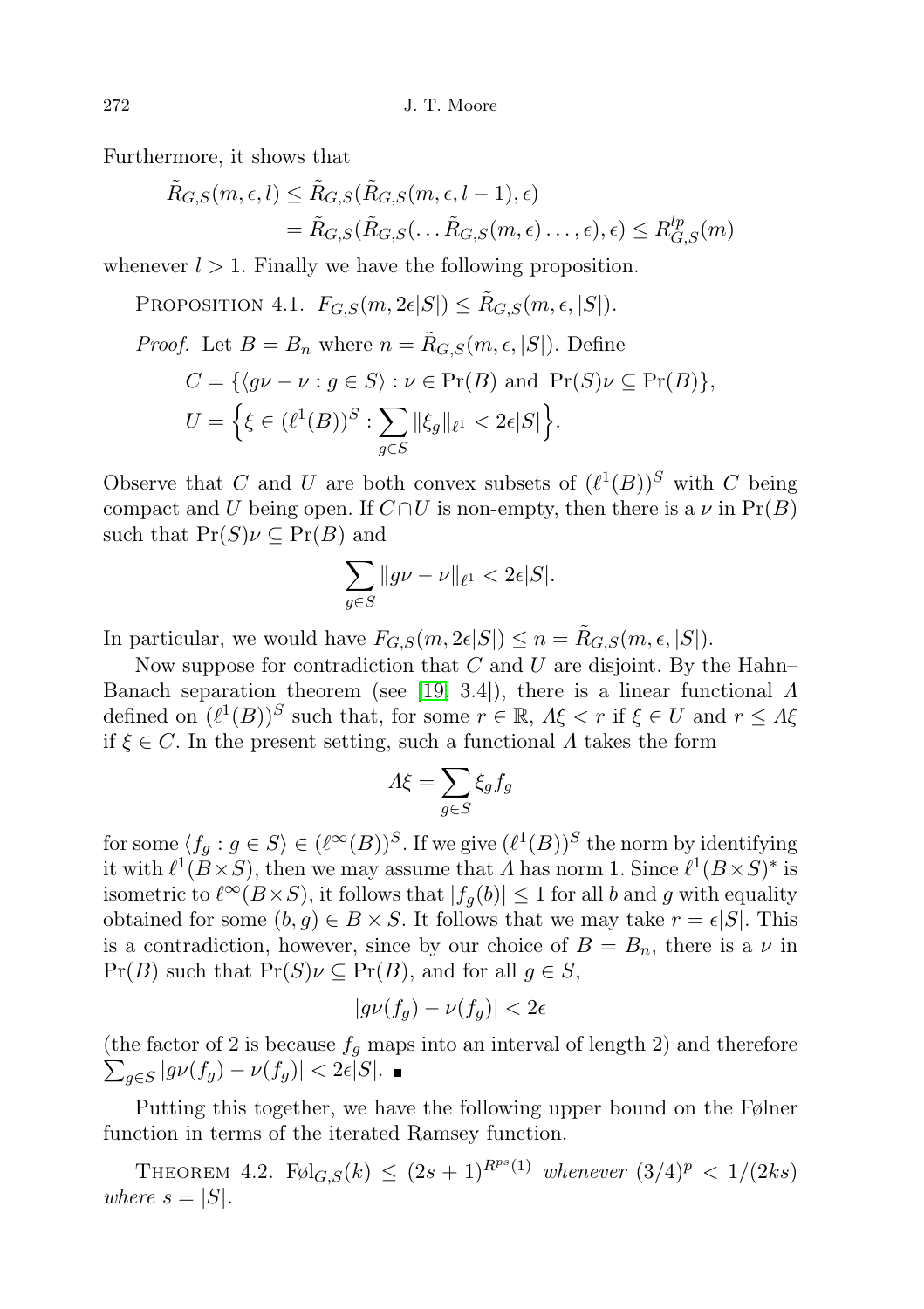5. Invariantly measurable sets in  $\mathbb{F}_2$ . In light of the theorem of the previous section, it is natural to define, for an arbitrary group  $G$ , the collection  $\mathcal{M}_G$  of subsets of G which are invariantly measurable. It is tempting to suspect that Theorem [1.3](#page-1-4) might be subsumed under a more general result which asserts that, in any group G, there is a  $\mu$  which measures each element of  $\mathcal{M}_G$  invariantly. Theorem [1.4,](#page-2-0) whose proof we now turn to, asserts that this is not the case.

*Proof of Theorem 1.4.* Let a and b denote the generators of  $\mathbb{F}_2$  and let A denote the collection of all elements of  $\mathbb{F}_2$  whose reduced word begins with a or  $a^{-1}$ . Let  $h : \mathbb{F}_2 \to \mathbb{Z}$  be the homomorphism which sends a to 1 and *b* to −1 and define  $Z_k = \{w \in \mathbb{F}_2 : h(w) \geq k\}$ , setting  $Z = Z_0$ . Define

$$
A^{+} = \{ g \in A : h(g) > 0 \}, \quad A^{-} = \{ g \in A : h(g) \le 0 \}.
$$

Notice that A cannot be measured invariantly since  $\{b^k A : k \in \mathbb{N}\}\$  and  ${a^k(\mathbb{F}_2 \setminus A) : k \in \mathbb{N}}$  are both infinite pairwise disjoint families. If  $\mu$  measured both  $A^+$  and  $A^-$  invariantly, it would measure  $A = A^+ \cup A^-$  invariantly.

It therefore suffices to find measures  $\mu_0$  and  $\mu_1$  such that  $\mu_i(wZ) = i$  for  $i = 0, 1$  and  $w \in \mathbb{F}_2$ . Such measures are constructed by extending the families  $\{\mathbb{F}_2 \setminus Z_k : k \in \mathbb{Z}\}\$  and  $\{Z_k : k \in \mathbb{Z}\}\$ , each of which has the finite intersection property, to ultrafilters, and regarding them as elements of  $Pr(\mathbb{F}_2)$ .

REMARK 5.1. It is not clear whether  $\mathbb{F}_2$  can be replaced by an arbitrary non-amenable group in Theorem [1.4,](#page-2-0) even if one allows finitely many invariantly measurable sets in place of two.

6. A criterion for non-amenability: unbalanced puzzles. The purpose of this section is to prove Theorem [1.5.](#page-2-1) The following two simple propositions capture most of what is left to prove.

<span id="page-10-0"></span>PROPOSITION 6.1. Let G be a group,  $\epsilon \geq 0$ , and A be a finite subset of G. If  $E \subseteq G$ ,  $\mathscr Y$  is  $\epsilon$ -balanced, and B is a finite set such that

$$
\mathscr{Y} = \{ X_E(g) : g \in B \},\
$$

then there is  $a \nu \in Pr(B)$  such that  $|a\nu(E) - a'\nu(E)| \leq \epsilon$  for all  $a, a' \in A$ .

REMARK 6.2. Notice that a typical  $B$  satisfying the hypothesis of this proposition may well be its own boundary in the Cayley graph, even if  $\epsilon = 0$ . This is again quite different from what is possible with Følner sets (even if the Følner sets are allowed to be "weighted").

*Proof of Proposition 6.1.* Let  $\mu \in Pr(\mathscr{Y})$  be such that

$$
|\mu({X \in \mathscr{Y} : a \in X}) - \mu({X \in \mathscr{Y} : a' \in X})| \le \epsilon
$$

for all  $a, a' \in A$ . By replacing B by a subset, we may assume that for each  $b \neq b'$  in B,  $X_E(b) \neq X_E(b')$ . Define  $\nu \in Pr(B)$  by  $\nu({b}) = \mu({X_E(b)})$ .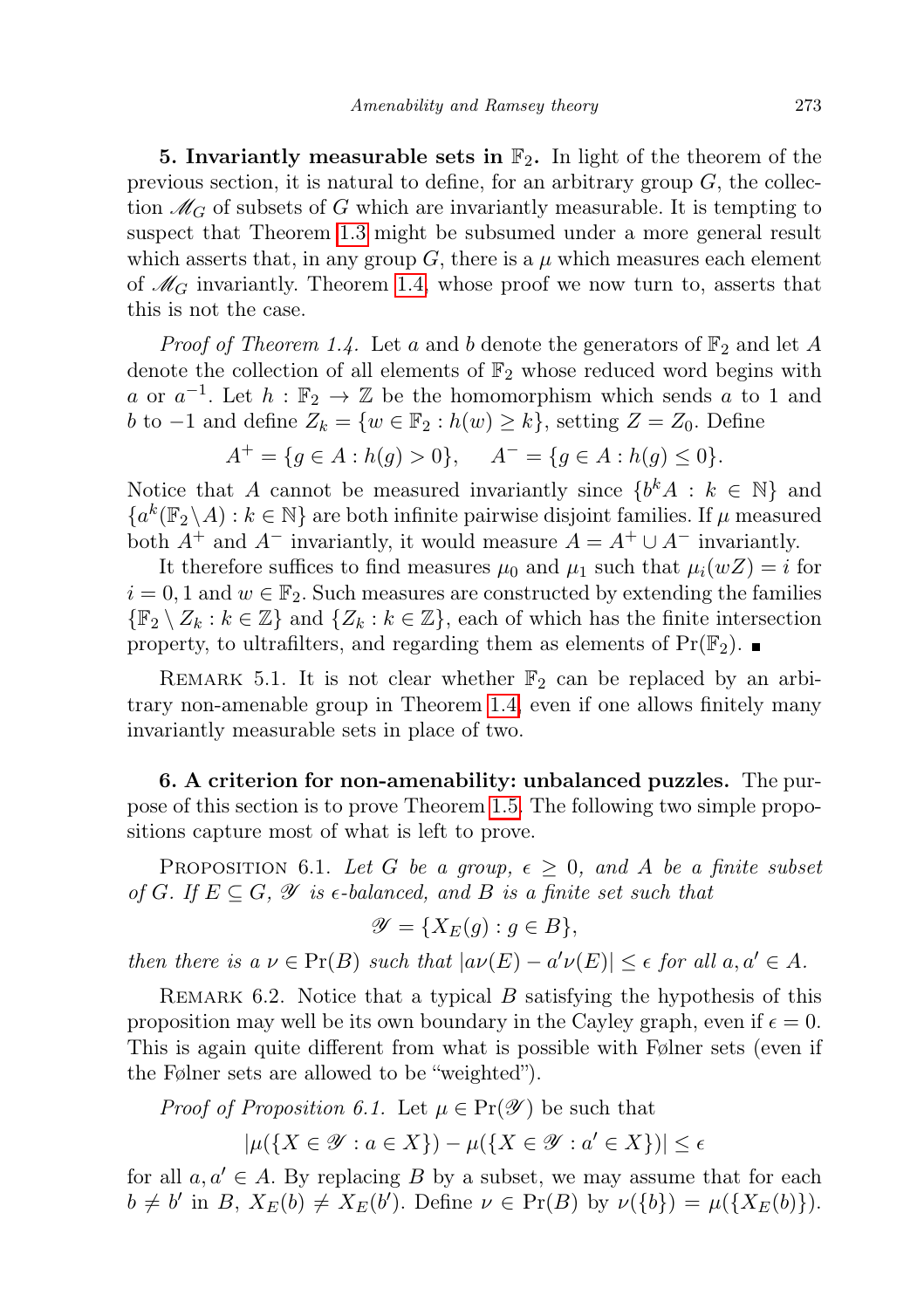Now suppose that  $a \in A$ . Then

$$
\nu(a^{-1}E) = \sum \{ \nu(\{b\}) : b \in a^{-1}E \}
$$
  
= 
$$
\sum \{ \mu(\{X_E(b)\}) : ab \in E \} = \mu(\{X \in \mathcal{Y} : a \in X \}).
$$

The conclusion now follows from our choice of  $\mu$ .

<span id="page-11-0"></span>PROPOSITION 6.3. Let G be a group and A be a finite subset of G. If  $E \subseteq G$  and there is a  $\nu \in Pr(G)$  such that

$$
|\nu(a^{-1}E) - \nu(b^{-1}E)| \le \epsilon
$$

for every  $a, b \in A$ , then

$$
\{X \in \mathscr{X}_E : \nu(\{g \in G : X_E(g) = X\}) > 0\}
$$

is  $\epsilon$ -balanced (and in particular  $\mathscr{X}_E$  is  $\epsilon$ -balanced).

*Proof.* Let  $G$ ,  $A$ ,  $E$ , and  $\nu$  be given as in the statement of the proposition. For each X in  $\mathscr{X}_E$ , define

$$
\mu({X}) = \nu({g \in G : X_E(g) = X}).
$$

It is sufficient to show that if a is in A, then  $\sum_{X \ni a} \mu({X}) = \nu(a^{-1}E)$ . To this end observe that

$$
\sum_{X \ni a} \mu(\{X\}) = \nu(\{g \in G : a \in X_E(g)\})
$$
  
=  $\nu(\{g \in G : ag \in E\}) = \nu(a^{-1}E).$ 

*Proof of Theorem [1.5.](#page-2-1)* The implication  $(1) \Rightarrow (2)$  $(1) \Rightarrow (2)$  $(1) \Rightarrow (2)$  follows from Proposition [6.1](#page-10-0) together with the equivalence of [\(1\)](#page-1-0) and [\(4\)](#page-1-1) in Theorem [1.3.](#page-1-4) The implication  $(2) \Rightarrow (3)$  $(2) \Rightarrow (3)$  $(2) \Rightarrow (3)$  is given by Proposition [6.3.](#page-11-0)

Finally, in order to see the implication  $(3) \Rightarrow (1)$  $(3) \Rightarrow (1)$  $(3) \Rightarrow (1)$ , suppose that G is amenable and  $A \subseteq G$  is finite. Let  $\epsilon > 0$  be such that if  $\mathscr Y$  is a collection of subsets of A which is  $\epsilon$ -balanced, then  $\mathscr Y$  is  $\epsilon'$ -balanced for all  $\epsilon' > 0$ . This is possible since the collection of all families of subsets of  $A$  is finite. Let  $B$  be  $\epsilon$ -Ramsey. It suffices to prove that B is  $\epsilon'$ -Ramsey for each  $\epsilon' > 0$  since it then follows by compactness that B is 0-Ramsey. Suppose that  $E \subseteq B$ . By our assumption on B, there is a  $\nu \in Pr(B)$  such that  $A\nu \subseteq Pr(B)$  and such that

$$
|g\nu(E) - g'\nu(E)| \le \epsilon
$$

for all  $g, g' \in A$ . By Proposition [6.3,](#page-11-0)

$$
\mathscr{Y} = \{ X_E(g) : (g \in B) \land (Ag \subseteq B) \}
$$

is  $\epsilon$ -balanced. By assumption this collection is  $\epsilon'$ -balanced for every  $\epsilon' > 0$ . Therefore by Proposition [6.1,](#page-10-0) there is a  $\nu$  in  $Pr(B)$  such that  $A\nu \subseteq Pr(B)$  and

$$
|g\nu(E) - g'\nu(E)| \le \epsilon'
$$

for all  $g, g' \in A$ .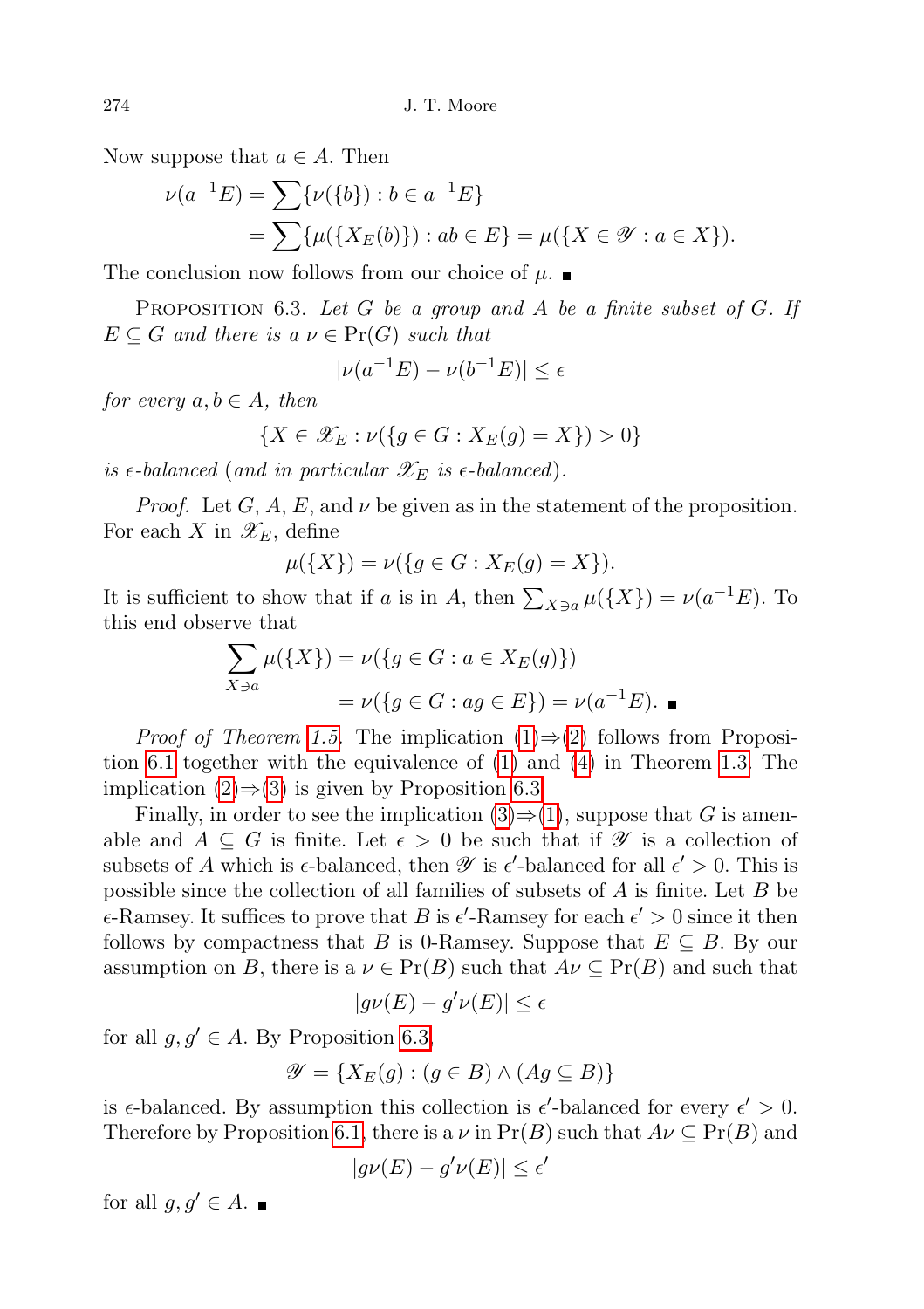I will finish this section by mentioning an intriguing problem concerning which unbalanced sets are required to witness the non-amenability of all non-amenable groups.

PROBLEM 6.4. Is there a finite list  $\mathscr B$  of unbalanced families such that any non-amenable group contains a realization of an isomorphic copy of an element of B?

Here two unbalanced families are isomorphic if one is the setwise image of the other under a bijection of the underlying sets.

<span id="page-12-0"></span>7. Structural Ramsey theory and KPT theory. In this section I will place the results of the present paper into the context of the theory of Kechris, Pestov, and Todorcevic developed in [\[9\]](#page-17-8) which equates the property of extreme amenability of certain automorphism groups to structural Ramsey theory. First we will need to recall some notation and terminology from [\[9\]](#page-17-8); further reading can be found there. A Fraïssé structure is a countable relational structure  $\mathfrak A$  which is *ultrahomogeneous*—every finite partial automorphism extends to an automorphism of the whole structure. If moreover  $\mathfrak A$  includes a relation which is a linear order, then  $\mathfrak A$  is said to be a Frances order structure. Some notable examples of such structures are  $(\mathbb{Q}, \leq)$ , the random graph, and rational Urysohn space. If G is a countable group, then we may also associate to G the Fraïssé structure  $\mathfrak{G} = (G; R_g : g \in G)$  where

$$
R_g = \{(a, b) \in G^2 : ab^{-1} = g\}.
$$

Observe that the automorphisms of  $\mathfrak{G}$  are given by right translation and therefore Aut $(\mathfrak{G}) \simeq G$ . Since every automorphism of  $\mathfrak{G}$  is determined by where it sends the identity,  $Aut(\mathfrak{G})$  is discrete as a subgroup of the group of all permutations of G equipped with the topology of pointwise convergence.

If  $\mathfrak A$  is a Fraïssé (order) structure, then Age $(\mathfrak A)$  is the collection of finite substructures of  $\mathfrak{A}$ . A collection arising in this way is called a Fraüssé (order) class. It should be noted that Fraïssé (order) classes have an intrinsic axiomatization, although this will not be relevant for the present discussion.

If  $\mathscr C$  is a Fraïssé class and  $\mathfrak B$  and  $\mathfrak A$  are structures in  $\mathscr C$ , then let  $\binom{\mathfrak B}{\mathfrak A}$ denote the collection of all embeddings of  $\mathfrak{A}$  into  $\mathfrak{B}$ . Write  $\mathfrak{C} \to (\mathfrak{B})^{\mathfrak{A}}_k$  if whenever  $f : (\frac{\mathfrak{C}}{\mathfrak{A}})$  $\begin{array}{c} \mathfrak{C} \\ \mathfrak{A} \end{array} \rightarrow k$ , there is a  $\beta$  in  $\begin{array}{c} \mathfrak{C} \\ \mathfrak{D} \end{array}$  $\begin{pmatrix} \mathfrak{C} \\ \mathfrak{B} \end{pmatrix}$  such that f is constant on  $\beta$  $\hat{A}_{\alpha}^{(\beta)} = \{\beta \circ \alpha : \alpha \in {\binom{\mathfrak{B}}{2}}\}.$  A Fraïssé class  $\mathscr{C}$  has the *Ramsey property* if for every  $\mathfrak A$  and  $\mathfrak B$  in  $\mathscr C$ , there is a  $\mathfrak C$  in  $\mathscr C$  such that  $\mathfrak C \to (\mathfrak B)^{\mathfrak A}_2$ .

The main result of [\[9\]](#page-17-8) is that, for a Fraïssé order structure  $\mathfrak{A}, \text{Aut}(\mathfrak{A})$ is extremely amenable if and only if  $Age(2)$  has the Ramsey property. The power of this theorem comes from the rich literature on the Ramsey property of Fraïssé classes. That the finite linear orders form a Ramsey class is just a reformulation of the finite form of Ramsey's theorem. More sophisticated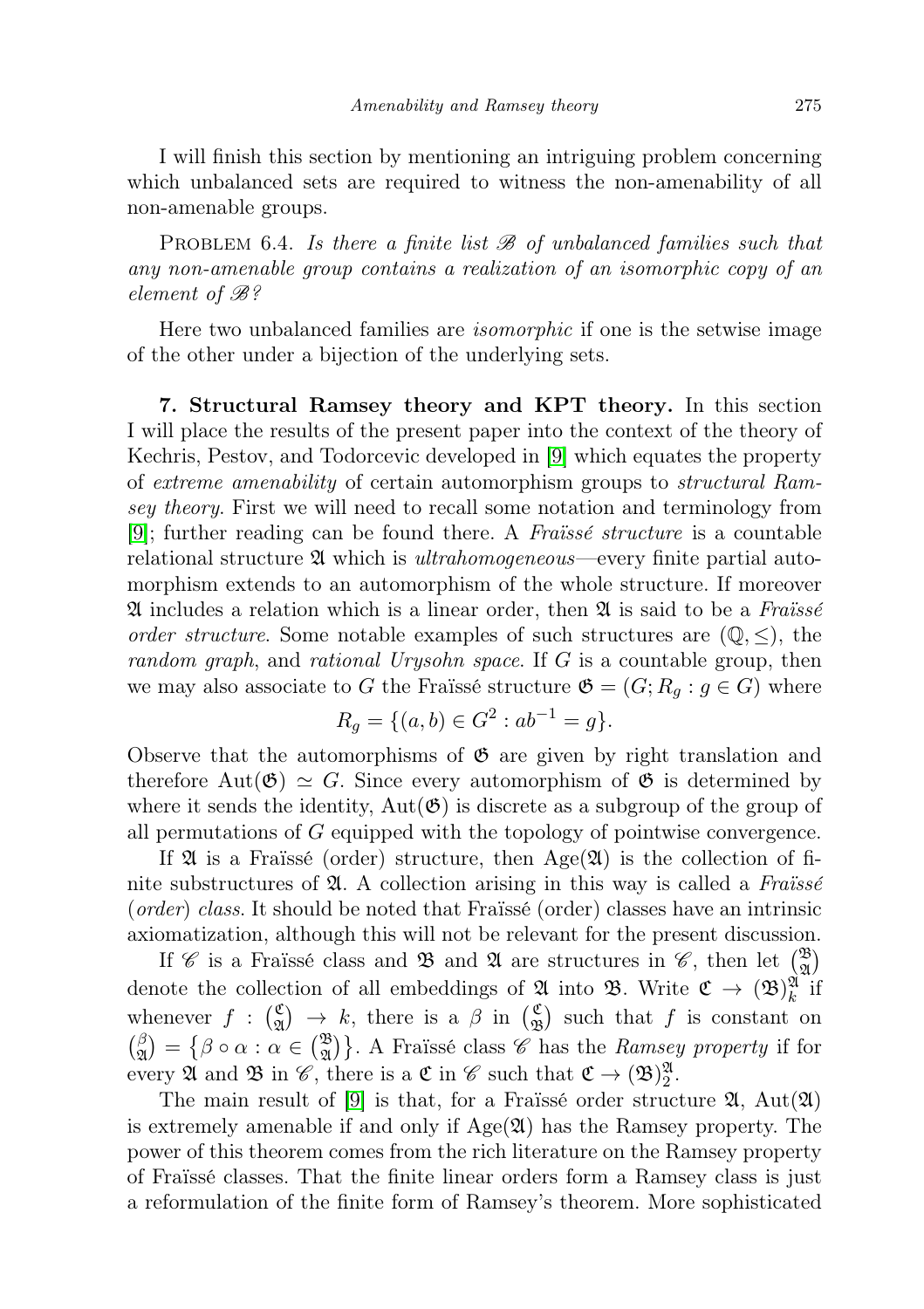examples are the classes of finite ordered graphs [\[13\]](#page-17-15), [\[14\]](#page-17-16), finite naturally ordered Boolean algebras [\[7\]](#page-17-17), finite ordered metric spaces [\[12\]](#page-17-18), and finitedimensional naturally ordered vector spaces over a finite field [\[6\]](#page-17-19). The branch of mathematics concerned with such results is known as structural Ramsey theory.

If G is a countable group, the collection  $\mathscr G$  of finite substructures of  $\mathfrak G$ will never form a Ramsey class. One reason for this is the result of Veech [\[22\]](#page-17-20) asserting that a locally compact group can never be extremely amenable. In the case of finitely generated groups, this can be seen explicitly: the failure of the Ramsey property is witnessed by the function  $f: \binom{\mathfrak{G}}{\mathfrak{e}} \to 2$  defined by

$$
f(g) \equiv d_S(e, g) \bmod 2
$$

where S is a generating set for G,  $d_S$  is the word metric, and  $\mathfrak{e}$  is  $\{e\}$  regarded as a substructure of  $\mathfrak{G}$ . (Observe that  $\binom{\mathfrak{G}}{\mathfrak{e}}$  can naturally be identified with the singletons in  $G$ .)

We can however modify the Ramsey property as follows. Let  $\mathfrak A$  and  $\mathfrak B$ be substructures of a relational structure  $\mathfrak X$  with  $\mathfrak A$  being finite. Define  $\binom{\mathfrak B}{\mathfrak A}$  $_{\mathfrak{A}}^{\mathfrak{B}}\rangle$ to be the collection of all finitely supported probability measures on  $\binom{\mathfrak{B}}{\mathfrak{A}}$ . If  $f: \binom{\mathfrak{B}}{\mathfrak{A}} \to \mathbb{R}$ , then f extends to an affine function defined on the vector space generated by  $\binom{\mathfrak{B}}{\mathfrak{A}}$ ; this extension will also be denoted by f. Extending  $\circ$  bilinearly, we define  $\begin{pmatrix} \beta \\ \gamma \end{pmatrix}$  $\frac{\beta}{\mathfrak{A}}$  and  $\big\langle \frac{\beta}{\mathfrak{A}}$  $\frac{\beta}{\mathfrak{A}}$  when  $\beta$  is in  $\begin{matrix} \mathfrak{X} \\ \mathfrak{B} \end{matrix}$  $\mathfrak{B} \rangle.$ 

Define  $\mathfrak{C} \to \langle \mathfrak{B} \rangle_k^{\mathfrak{A}}$  to mean that whenever  $f : \begin{pmatrix} \mathfrak{C} \\ \mathfrak{A} \end{pmatrix}$  $\begin{matrix} \mathfrak{C} \\ \mathfrak{A} \end{matrix} \rightarrow k$ , there is a  $\beta \in \langle \mathfrak{C} \rangle$  $\mathfrak{B}^{\mathfrak{C}}$ such that if  $\alpha, \alpha' \in \langle \beta \rangle$  $_{\mathfrak{A}}^{\beta}\rangle,$ 

$$
|f(\alpha) - f(\alpha')| \le 1/2.
$$

It follows from the definitions that if  $A$  and  $B$  are finite subsets of a group G, then  $\mathfrak{B} \to \langle \mathfrak{A} \rangle^{\mathfrak{e}}_2$  is equivalent to asserting that B is 1/2-Ramsey with respect to  $A$ . Therefore, by Theorem [1.3](#page-1-4) the amenability of  $G$  is equivalent to the following *convex Ramsey property* of  $\mathscr{G}$ : for every  $\mathfrak A$  and  $\mathfrak B$  in  $\mathscr{G}$  there is a  $\mathfrak{C}$  in  $\mathscr{G}$  such that  $\mathfrak{C} \to \langle \mathfrak{B} \rangle^{\mathfrak{A}}_2$ . The purpose of the remainder of this section is to prove the following generalization of Theorem [2.1](#page-3-0) to the setting of automorphism groups of Fraïssé structures.

THEOREM 7.1. If  $\mathfrak X$  is a Fraïssé structure, then the following are equivalent:

- <span id="page-13-0"></span>(1) For every  $\mathfrak A$  and  $\mathfrak B$  in Age $(\mathfrak X)$ , and every  $f: \begin{pmatrix} \mathfrak X \\ \mathfrak A \end{pmatrix} \to \{0,1\}$ , there is  $a \beta$  in  $\langle \frac{\mathfrak{X}}{\mathfrak{B}} \rangle$  $\mathcal{L}_{\mathfrak{B}}^{\mathfrak{X}}$  such that for  $\alpha, \alpha' \in \langle \beta \rangle$  $\begin{aligned} \n\frac{\beta}{\mathfrak{A}}, \ |f(\alpha) - f(\alpha')| \leq 1/2. \n\end{aligned}$
- <span id="page-13-1"></span>(2) Age $(\mathfrak{X})$  has the convex Ramsey property: for  $\mathfrak{A}$  and  $\mathfrak{B}$  in Age $(\mathfrak{X})$ there is a  $\mathfrak{C}$  in Age $(\mathfrak{X})$  such that  $\mathfrak{C} \to \langle \mathfrak{B} \rangle^{\mathfrak{A}}_2$ .
- (3) There is a  $p < 1$  such that for  $\mathfrak A$  and  $\mathfrak B$  in Age( $\mathfrak X$ ) there is a  $\mathfrak C$  in Age( $\mathfrak{X}$ ) such that for every  $f:$  $\begin{array}{c} \mathfrak{C} \\ \mathfrak{A} \end{array} \rightarrow [0,1],$  there is a  $\beta$  in  $\begin{array}{c} \mathfrak{C} \\ \mathfrak{D} \end{array}$  $\binom{\mathfrak{C}}{\mathfrak{B}}$  such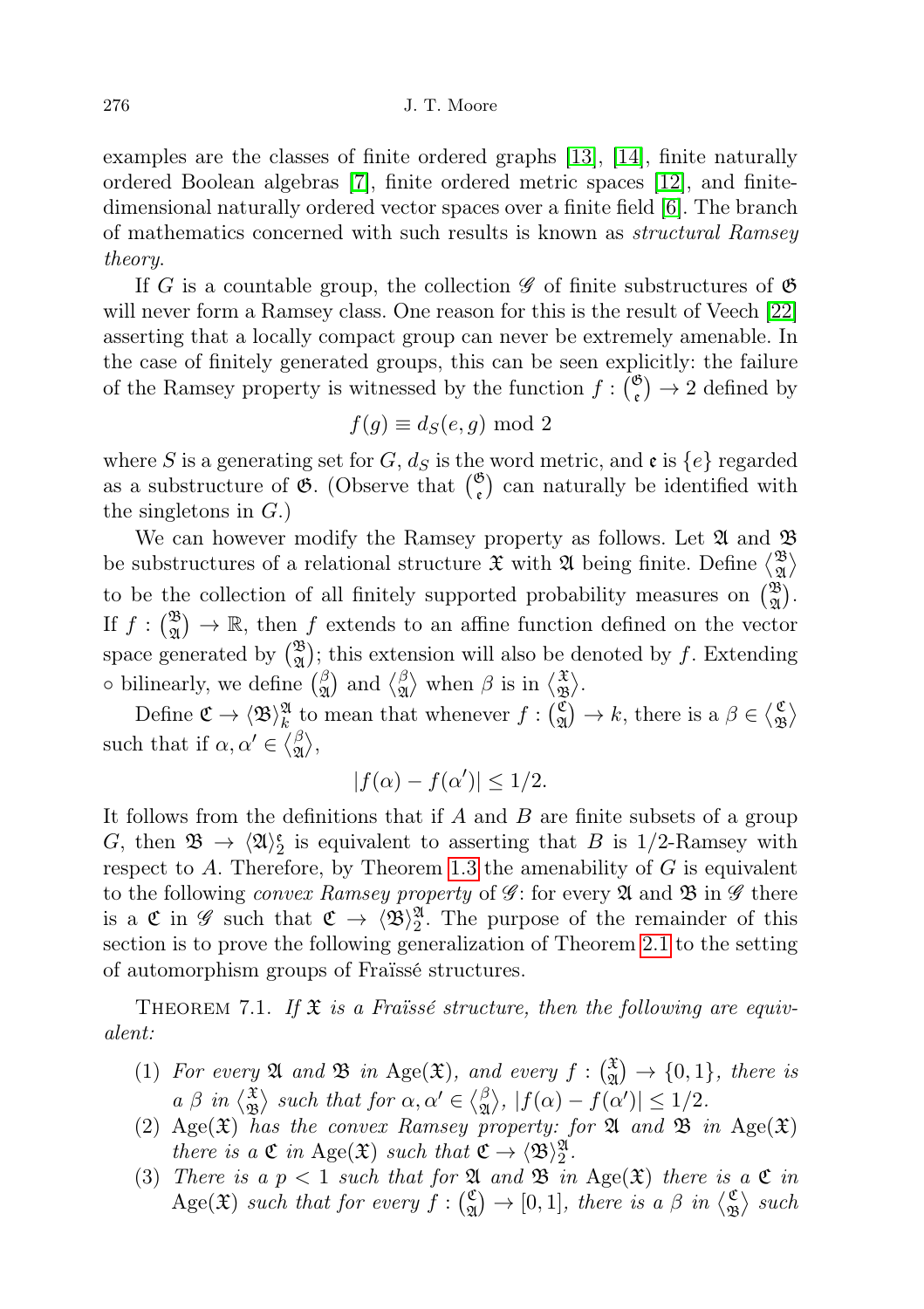that for  $\alpha, \alpha' \in \langle \beta \rangle$  $_{\mathfrak{A}}^{\beta}\rangle,$ 

$$
|f(\alpha) - f(\alpha')| \le p.
$$

<span id="page-14-2"></span>(4) For every  $\mathfrak A$  and  $\mathfrak B$  in Age( $\mathfrak X$ ), and every  $\epsilon > 0$ , there is a  $\mathfrak C$  in Age( $\mathfrak{X}$ ) such that for every  $f:$  $\begin{array}{c} \mathfrak{C} \\ \mathfrak{A} \end{array} \rightarrow [0,1],$  there is a  $\beta$  in  $\begin{array}{c} \sqrt{\mathfrak{C}} \\ \mathfrak{D} \end{array}$  $\binom{c}{\mathfrak{B}}$  such that for  $\alpha, \alpha' \in \langle \beta \rangle$  $_{\mathfrak{A}}^{\beta}\rangle,$ 

$$
|f(\alpha) - f(\alpha')| \le \epsilon.
$$

<span id="page-14-0"></span>(5) For every  $\mathfrak A$  and  $\mathfrak B$  in Age( $\mathfrak X$ ), every  $\epsilon > 0$ , and n, there is a  $\mathfrak C$  in  $\text{Age}(\mathfrak{X})$  such that for every sequence  $f_i$   $(i < n)$  of functions from  $\binom{6}{2}$  $\binom{c}{\mathfrak{A}}$ to [0, 1], there is a  $\beta$  in  $\langle \xi \rangle$  $\binom{\mathfrak{C}}{\mathfrak{B}}$  such that for every  $\alpha$  in  $\binom{\beta}{\mathfrak{A}}$  $\begin{matrix} \beta \\ \mathfrak A \end{matrix}$ 

$$
|f_i(\alpha) - f_i(\alpha')| \le \epsilon.
$$

<span id="page-14-1"></span>(6) Aut $(\mathfrak{X})$  is amenable.

REMARK 7.2. The equivalence of [\(5\)](#page-14-0) and [\(6\)](#page-14-1) was noticed by Todor Tsankov, prior to the results of this paper. I would like to thank him for a helpful conversation in which it became clear that the above theorem should be true.

*Proof of Theorem 7.1.* I will only prove the implications  $(1) \Rightarrow (2), (4) \Rightarrow (5),$  $(1) \Rightarrow (2), (4) \Rightarrow (5),$  $(1) \Rightarrow (2), (4) \Rightarrow (5),$  $(1) \Rightarrow (2), (4) \Rightarrow (5),$  $(1) \Rightarrow (2), (4) \Rightarrow (5),$  $(1) \Rightarrow (2), (4) \Rightarrow (5),$  $(1) \Rightarrow (2), (4) \Rightarrow (5),$  $(1) \Rightarrow (2), (4) \Rightarrow (5),$  $(5) \Rightarrow (6)$  $(5) \Rightarrow (6)$  $(5) \Rightarrow (6)$ , and  $(6) \Rightarrow (1)$  $(6) \Rightarrow (1)$ . The remaining implications are only notationally different from their counterparts in Theorem [2.1](#page-3-0) and the implications which will be proved will demonstrate how these notational adaptations are made.

To see  $(1) \Rightarrow (2)$  $(1) \Rightarrow (2)$  $(1) \Rightarrow (2)$ , we will suppose that  $(2)$  is false and prove that  $(1)$  is false. To this end, let  $\mathfrak{A}$  and  $\mathfrak{B}$  be given. Let X be the underlying set for the structure  $\mathfrak X$  and let  $X_n$   $(n < \infty)$  be an increasing sequence of finite sets whose union is X. For each n, fix an  $f_n: \binom{x_n}{\mathfrak{A}} \to 2$  such that there is no  $\beta \in \langle \frac{\mathfrak{X}_n}{\mathfrak{B}} \rangle$  $\begin{pmatrix} \mathfrak{x}_n \\ \mathfrak{B} \end{pmatrix}$  such that for all  $\alpha, \alpha' \in \begin{pmatrix} \beta \\ \mathfrak{B} \end{pmatrix}$  $\vert g \rangle$ ,  $\vert f_n(\alpha) - f_n(\alpha') \vert \leq 1/2$ . Find a subsequence  $f_{n_k}$   $(k < \infty)$  such that for every m, if  $k, k' \geq m$ , then

$$
f_{n_k}\big\lceil \binom{\mathfrak{X}_m}{\mathfrak{A}} \big\rceil = f_{n_{k'}}\big\lceil \binom{\mathfrak{X}_m}{\mathfrak{A}} \big\rceil.
$$

Define  $f: \begin{pmatrix} x \ y \end{pmatrix} \rightarrow \{0,1\}$  by  $f(\alpha) = f_{n_k}(\alpha)$  whenever the range of  $\alpha$  is contained in  $\mathfrak{X}_m$  and  $m \leq k$ . If there were a  $\beta$  in  $\left\langle \frac{\mathfrak{X}}{\mathfrak{M}} \right\rangle$  $\mathcal{L}_{\mathfrak{B}}^{\mathfrak{X}}$  such that for all  $\alpha,\alpha'\in\lang^{\beta}_\mathfrak{A}$  $|\mathcal{A}_{\mathfrak{A}}\rangle$ ,  $|f(\alpha)-f(\alpha')|\leq 1/2$ , then such a  $\beta$  would be contained in  $\langle \mathcal{A}_{\mathfrak{B}}^{\mathfrak{X}_{m}}\rangle$  $\genfrac{\{}{\}}{0pt}{}{\mathfrak{X}}{ \mathfrak{B}}$ for some m. Then for any  $k > m$ ,  $\beta$  would contradict our choice of  $f_{n_k}$ .

In order to see the implication [\(4\)](#page-14-2)⇒[\(5\)](#page-14-0), let  $\mathfrak{A}, \mathfrak{B},$  and  $\epsilon > 0$  be given. Construct  $\mathfrak{C}_i$   $(i \leq n)$  such that  $\mathfrak{C}_0 = \mathfrak{B}$  and for all  $i \leq n$ , if  $f : \begin{pmatrix} \mathfrak{C}_i \\ \mathfrak{A} \end{pmatrix} \to [0, 1],$ there is a  $\nu \in \langle \mathcal{E}_i \rangle$  $\langle \mathfrak{C}_i \atop \mathfrak{C}_{i-1} \rangle$  such that for all  $\alpha, \alpha' \in \langle \mathfrak{C}_i \rangle$  $\langle \hat{\mathbf{a}} \rangle, |f(\alpha) - f(\alpha')| \leq \epsilon.$  Define  $\beta_n = \mathfrak{C}_n$  and construct  $\beta_i$  ( $i < n$ ) by downward induction such that  $\beta_i$  is in  $\langle \begin{smallmatrix} \beta_{i+1} \\ \sigma \end{smallmatrix} \rangle$  $\langle \xi_i^{(i+1)} \rangle$  and if  $\alpha, \alpha' \in \langle \xi_i^{(i)} \rangle$ , then  $|f_i(\alpha) - f_i(\alpha')| < \epsilon$ . This is achieved by applying our hypothesis on  $\mathfrak{C}_{i+1}$  to the function  $\tilde{f}_i: \begin{pmatrix} \mathfrak{C}_{i+1} \\ \mathfrak{A} \end{pmatrix}$  $\binom{i+1}{\mathfrak{A}} \to [0,1]$  defined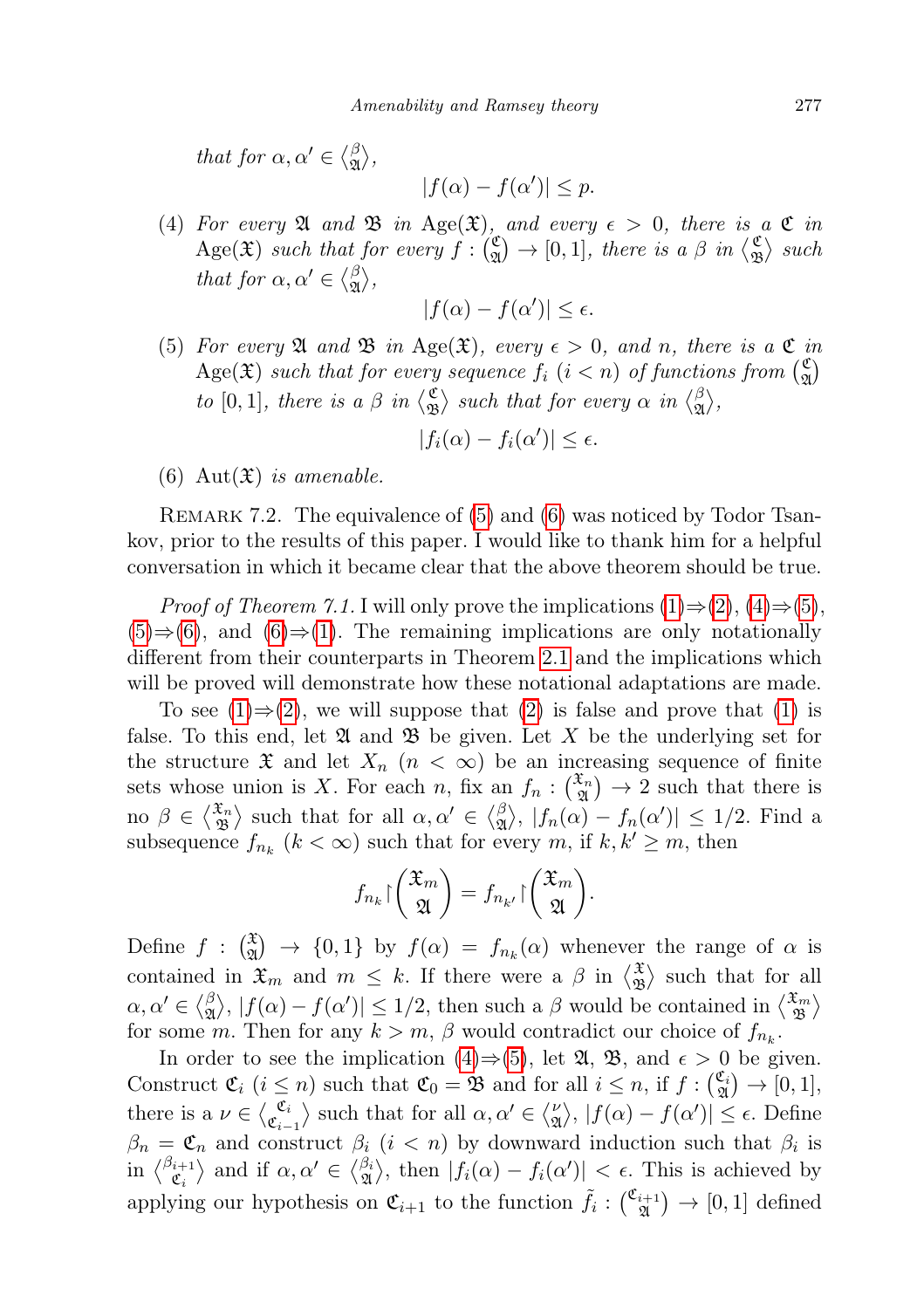by 
$$
\tilde{f}_i(\alpha) = f_i(\beta_{i+1} \circ \alpha)
$$
. If  $\nu_i \in \langle \frac{\mathfrak{C}_{i+1}}{\mathfrak{C}_i} \rangle$  is such that for all  $\alpha, \alpha' \in \langle \frac{\mathfrak{C}_{i+1}}{\mathfrak{A}} \rangle$ ,  
 $|\tilde{f}_i(\alpha) - \tilde{f}_i(\alpha')| \le \epsilon$ ,

then  $\beta_i = \beta_{i+1} \circ \nu_i$  is as desired. Since  $i < j < n$  implies  $\langle \frac{\beta_i}{\mathfrak{A}} \rangle \subseteq \langle \frac{\beta_j}{\mathfrak{A}} \rangle$  $\begin{bmatrix} \beta_j \\ \mathfrak{A} \end{bmatrix}$ , we see that  $\beta = \beta_0$  satisfies the conclusion of [\(5\)](#page-14-0).

Next we will prove  $(5) \Rightarrow (6)$  $(5) \Rightarrow (6)$  $(5) \Rightarrow (6)$ . We will use the following characterization of amenability of a topological group:  $G$  is amenable if and only if whenever  $G$ acts continuously on a compact space  $K$ ,  $K$  admits a (countably additive) G-invariant Borel probability measure. So, fix a continuous action of  $Aut(\mathfrak{X})$ on a compact space  $K$ . Recall that the Borel probability measures form a weak<sup>\*</sup> compact subset of  $C(K)^*$ . Therefore it is sufficient to prove that for every  $\epsilon > 0$ , every sequence  $f_i$   $(i < n)$  of elements of  $C(K)$ , and every sequence  $g_i$   $(i < n)$  of elements of Aut $(\mathfrak{X})$ , there is a finitely supported measure  $\nu$  on X such that for every  $i < n$ ,

$$
|f_i(g_i \cdot \nu)) - f_i(\nu)| \le \epsilon.
$$

Let  $f_i$   $(i < n)$  and  $g_i$   $(i < n)$  be given and assume without loss of generality that each  $f_i$  maps into [0, 1].

By the compactness of K, there is an open neighborhood U of  $id_{\mathfrak{X}}$  such that if g is in U, then for all  $i < n$ ,

$$
|f_i(g \cdot \nu) - f_i(\nu)| \le \epsilon/2,
$$

(Here we have extended the action linearly to an action of  $\text{Aut}(\mathfrak{X})$  on the finitely supported measures. Similarly, elements of  $C(K)$  are extended affinely to the finitely supported measures on  $K$ .) Therefore there is a finite substructure  $\mathfrak A$  of  $\mathfrak X$  such that if  $g\mathfrak A = id_{\mathfrak A}$ , then g is in U. Let  $\mathfrak B$  be the finite substructure of  $\mathfrak X$  with domain

$$
B = A \cup \bigcup_{i < n} g_i^{-1}(A).
$$

Let  $\mathfrak C$  be the finite substructure of  $\mathfrak X$  which satisfies the conclusion of [\(5\)](#page-14-0) with  $\epsilon/2$  in place of  $\epsilon$ .

Fix an element  $x_0$  of K. Observe that if  $i < n$  and g and h are in Aut $(\mathfrak{X})$ with  $g^{-1}|\mathfrak{A}=h^{-1}|\mathfrak{A},$  then

$$
|f_i(g \cdot x_0) - f_i(h \cdot x_0)| \le \epsilon/2.
$$

This is because otherwise  $gh^{-1} \in U$  and  $x = h \cdot x_0$  would contradict our choice of U.

For each f in  $C(K)$ , define  $\tilde{f}: \binom{\mathfrak{X}}{\mathfrak{A}} \to [0,1]$  by

$$
\tilde{f}(\alpha) = \inf\{f(h \cdot x_0) : h \in \text{Aut}(\mathfrak{X}) \wedge h^{-1} | \mathfrak{A} = \alpha\}.
$$

By our choice of  $\mathfrak{C}$ , there is a  $\beta$  in  $\langle \xi \rangle$  $\mathcal{L}_{\mathfrak{B}}^{\mathfrak{C}}$  such that for all  $\alpha, \alpha' \in \langle \beta \rangle$  $\mathcal{L}_{\mathfrak{A}}^{\beta}$  and  $i < n$ ,

$$
|\tilde{f}_i(\alpha) - \tilde{f}_i(\alpha')| \le \epsilon/2.
$$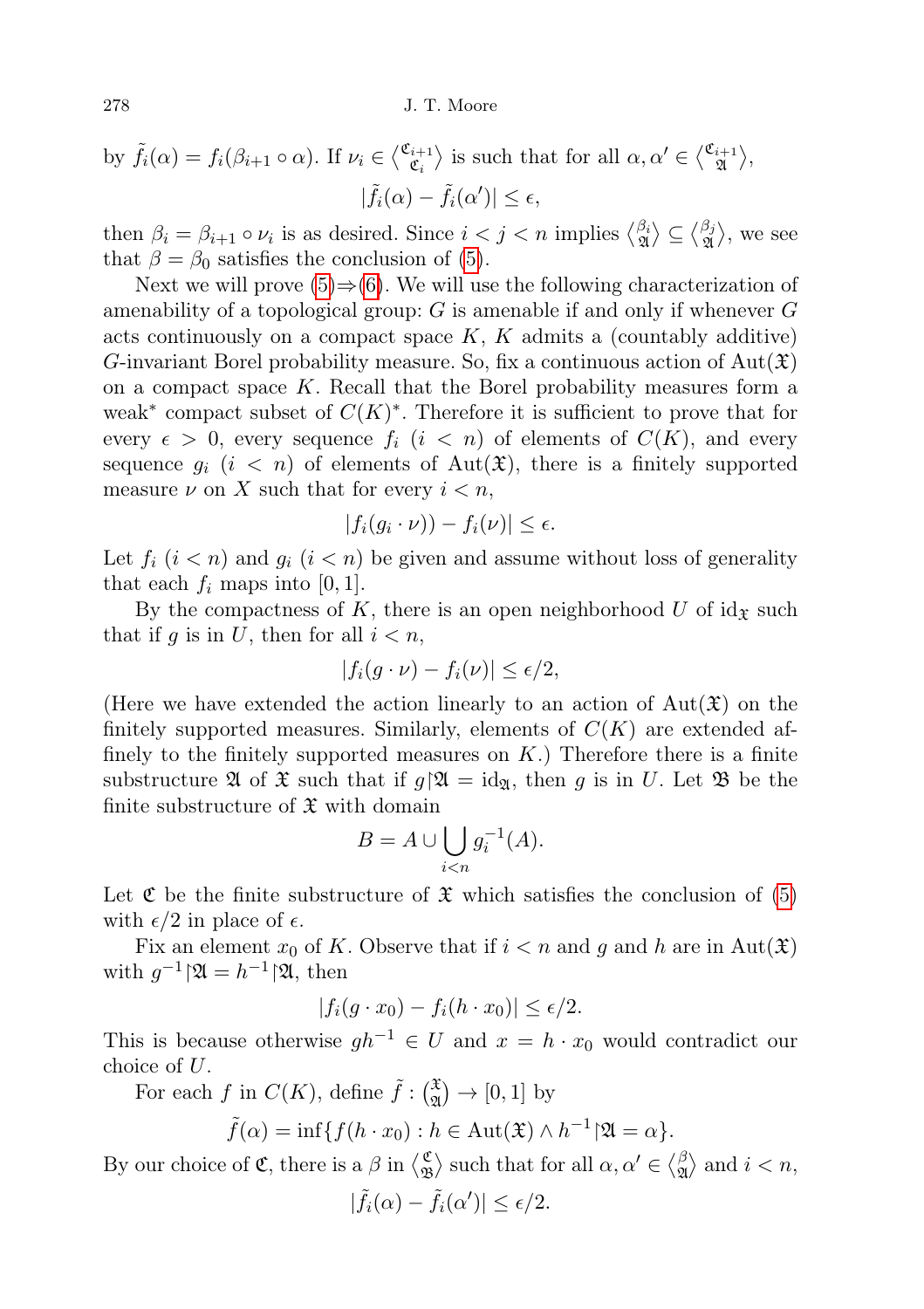Let  $\beta_j$   $(j < m)$  be the elements of  $\binom{\mathfrak{C}}{\mathfrak{R}}$  $\binom{c}{\mathfrak{B}}$  such that for some choice of positive  $\lambda_j$   $(j < m)$ ,  $\beta = \sum_{j < m} \lambda_j \beta_j$ . For each  $j < m$ , fix an  $h_j \in \text{Aut}(\mathfrak{X})$  such that  $h_j$  extends  $\beta_j$ . This is possible since  $\mathfrak X$  is ultrahomogeneous. Finally, define

$$
\nu = \sum_{j < m} \lambda_j \delta_{h_j^{-1} \cdot x_0}
$$

where  $\delta_x$  denotes the point mass at x. Define  $\alpha_i = g_i^{-1} | \mathfrak{A}$ , observing that  $\alpha_i \in \binom{\mathfrak{B}}{\mathfrak{A}}$ . Now for each  $i < n$ ,

$$
|f_i(g_i \cdot \nu) - f(\nu)| = \left| f_i\left(g_i \sum_{j < m} \lambda_j \cdot \delta_{h_j^{-1} \cdot x_0}\right) - f_i\left(\sum_{j < m} \lambda_j \delta_{h_j^{-1} \cdot x_0}\right) \right|
$$
\n
$$
= \left| f_i\left(\sum_{j < m} \lambda_j (g_i \circ h_j^{-1}) \cdot \delta_{x_0}\right) - f_i\left(\sum_{j < m} \lambda_j h_j^{-1} \cdot \delta_{x_0}\right) \right|
$$
\n
$$
\leq |\tilde{f}_i(\beta \circ \alpha_i) - \tilde{f}_i(\beta \circ \mathrm{id}_{\mathfrak{A}})| + \epsilon/2 \leq \epsilon,
$$

which is what we needed to prove.

Finally, we will prove  $(6) \Rightarrow (1)$  $(6) \Rightarrow (1)$  $(6) \Rightarrow (1)$ . To this end, let  $\mathfrak A$  and  $\mathfrak B$  be given and let  $f_0: (\frac{x}{x}) \to 2$  be arbitrary. Observe that  $2^{(\frac{x}{x})}$  is a compact space and that Aut $(\mathfrak{X})$  acts continuously on  $2^{(\mathfrak{X})}_{\mathfrak{A}}$  on the left by  $g \cdot f(\alpha) = f(g^{-1} \circ \alpha)$ . Let Z denote the orbit of  $f_0$  under this action and let K denote the closure of Z. Since Aut $(\mathfrak{X})$  is amenable, there is a probability measure  $\mu$  on K which is invariant under the action. Since  $\mu$  is invariant,  $\int f(\alpha) d\mu(f)$  does not depend on  $\alpha \in \left(\begin{matrix} \mathfrak{X} \\ \mathfrak{A} \end{matrix}\right)$ ; let r denote the constant value.

Since the collection of all probability measures on  $K$  whose support is finite and contained in Z is dense, there are  $\gamma_i$  ( $j < m$ ) in Aut( $\mathfrak{X}$ ) and positive  $\lambda_j$   $(j < m)$  such that, for each  $\alpha \in {\mathfrak{B} \choose \mathfrak{A}}$ ,

$$
\left|\sum_{j
$$

Now define  $\beta_j = \gamma_j \setminus \mathfrak{B}, \ \beta = \sum_{j < m} \lambda_j \beta_j$  and observe that if  $\alpha, \alpha' \in \binom{\mathfrak{B}}{\mathfrak{A}}$  $\begin{array}{c}\mathfrak{B}\ \mathfrak{A}\end{array}\rangle,$ 

$$
|f_0(\beta \circ \alpha) - f_0(\beta \circ \alpha')| \leq |f_0(\beta \circ \alpha) - r| + |f_0(\beta \circ \alpha') - r| \leq 1/2. \blacksquare
$$

Acknowledgements. I would like to thank Paul Larson, Lionel Nguyen Van Thé, and Todor Tsankov for reading drafts of this paper and offering comments. I am also grateful to the anonymous referees for their careful reading and suggesting a simplification and improvement to the proof of Theorem [1.4](#page-2-0) (and in particular for pointing out that two sets are sufficient).

The research presented in this paper was partially supported by NSF grant DMS-0757507. Any opinions, findings, and conclusions or recommendations expressed in this article are those of the author and do not necessarily reflect the views of the National Science Foundation.